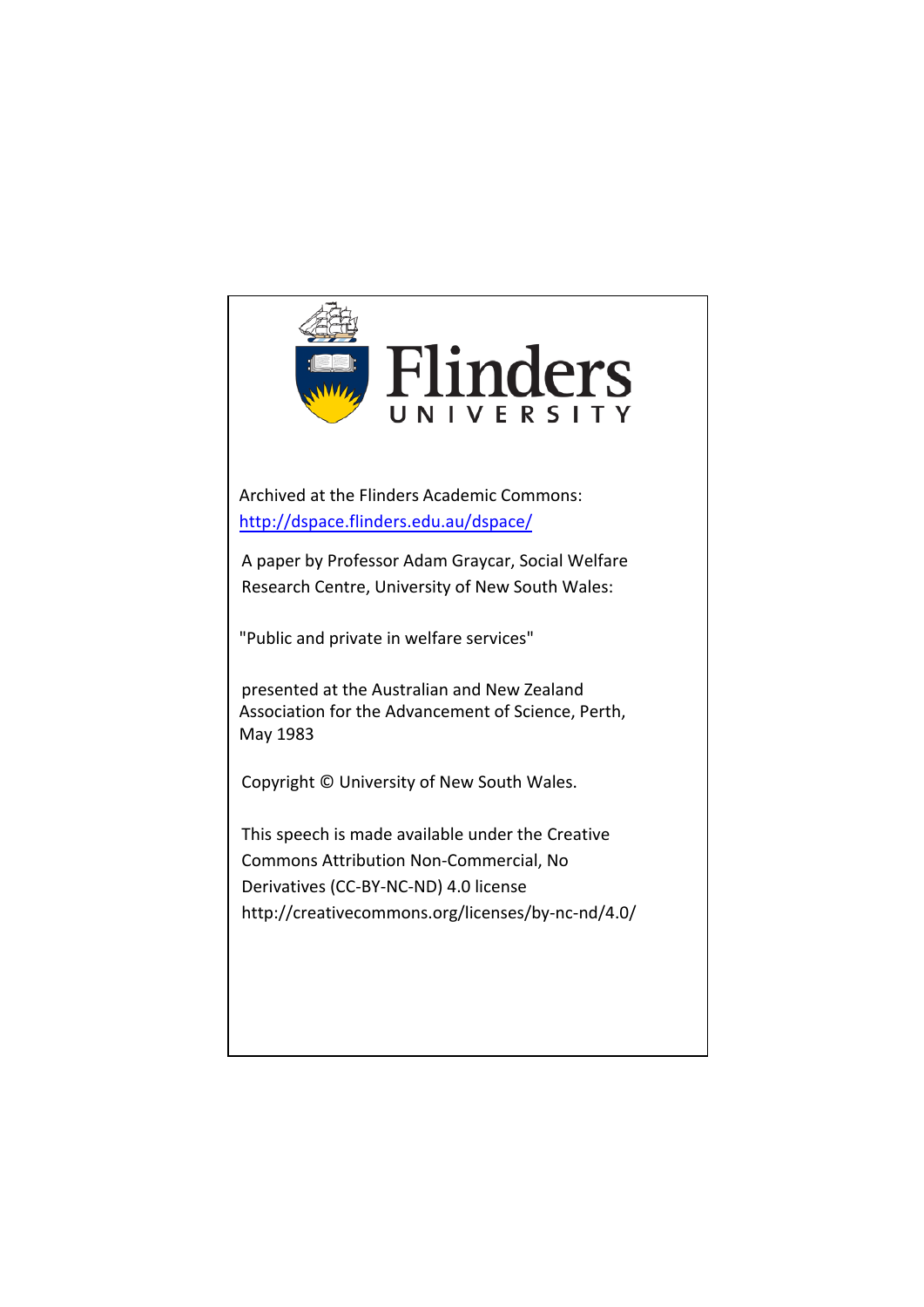# Australian and New Zealand Association For the Advancement of Science

Perth, May 1983 Section 45

# PUBLIC AND PRIVATE IN WELFARE SERVICES

# Adam Graycar

Social Welfare Research Centre University of New South Wales Kensington NSW 2033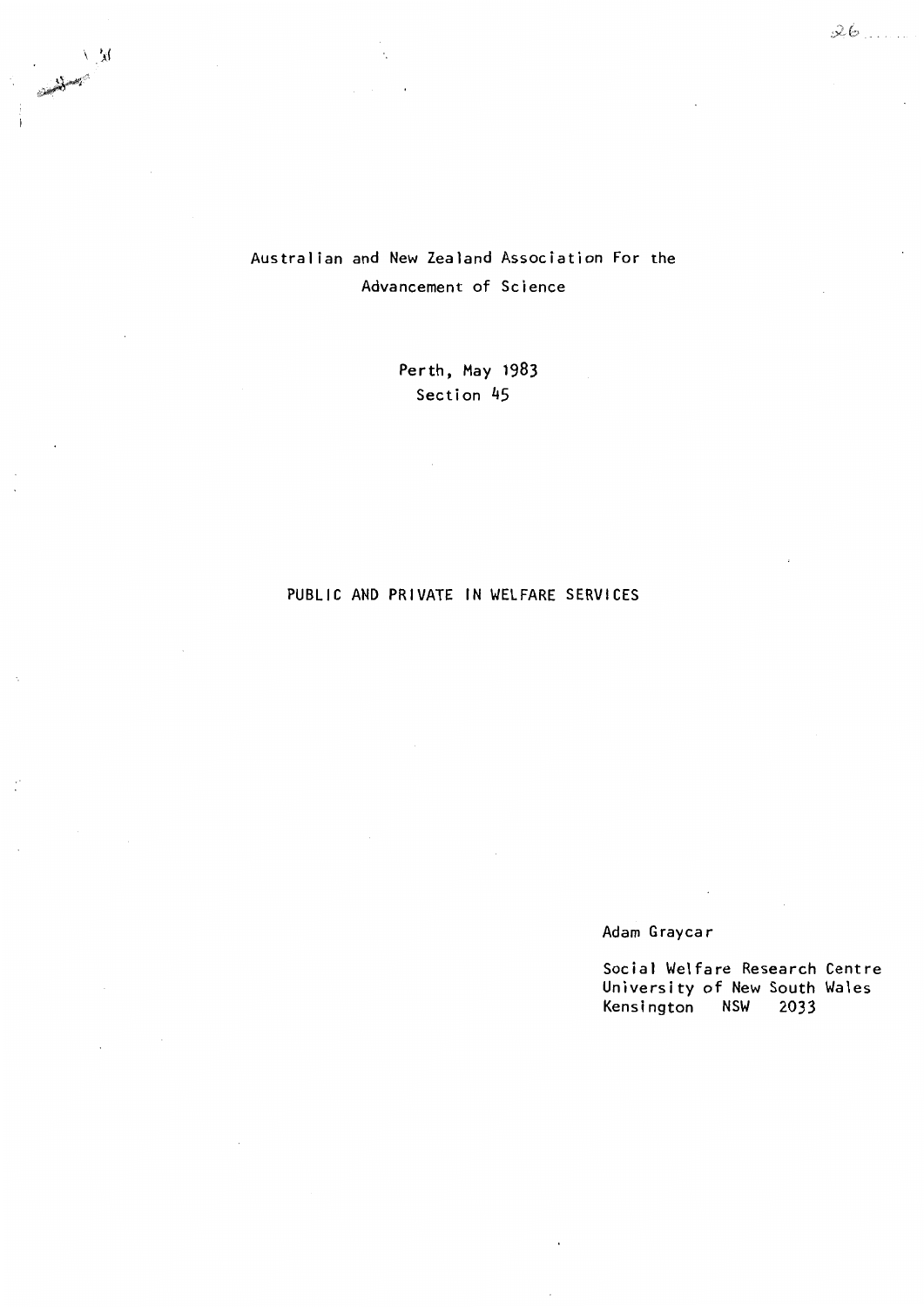# ABSTRACT

心餐

 $\frac{1}{2}$ 

This paper examines relationships between non-government welfare organizations (NGWOs) and governments, and discusses questions relating to the boundaries between statutory and non-statutory activities ; privatization of welfare activities ; and important characteristics between governments and NGWOs. It reports preliminary data from a large national survey of NGWOs. The paper is intended as a discussion paper, as the data reported are part of an as yet uncompleted monograph. The estimate of 37,000 **NGWOs** in Australia is a point estimate, and its derivation is discussed on page 3.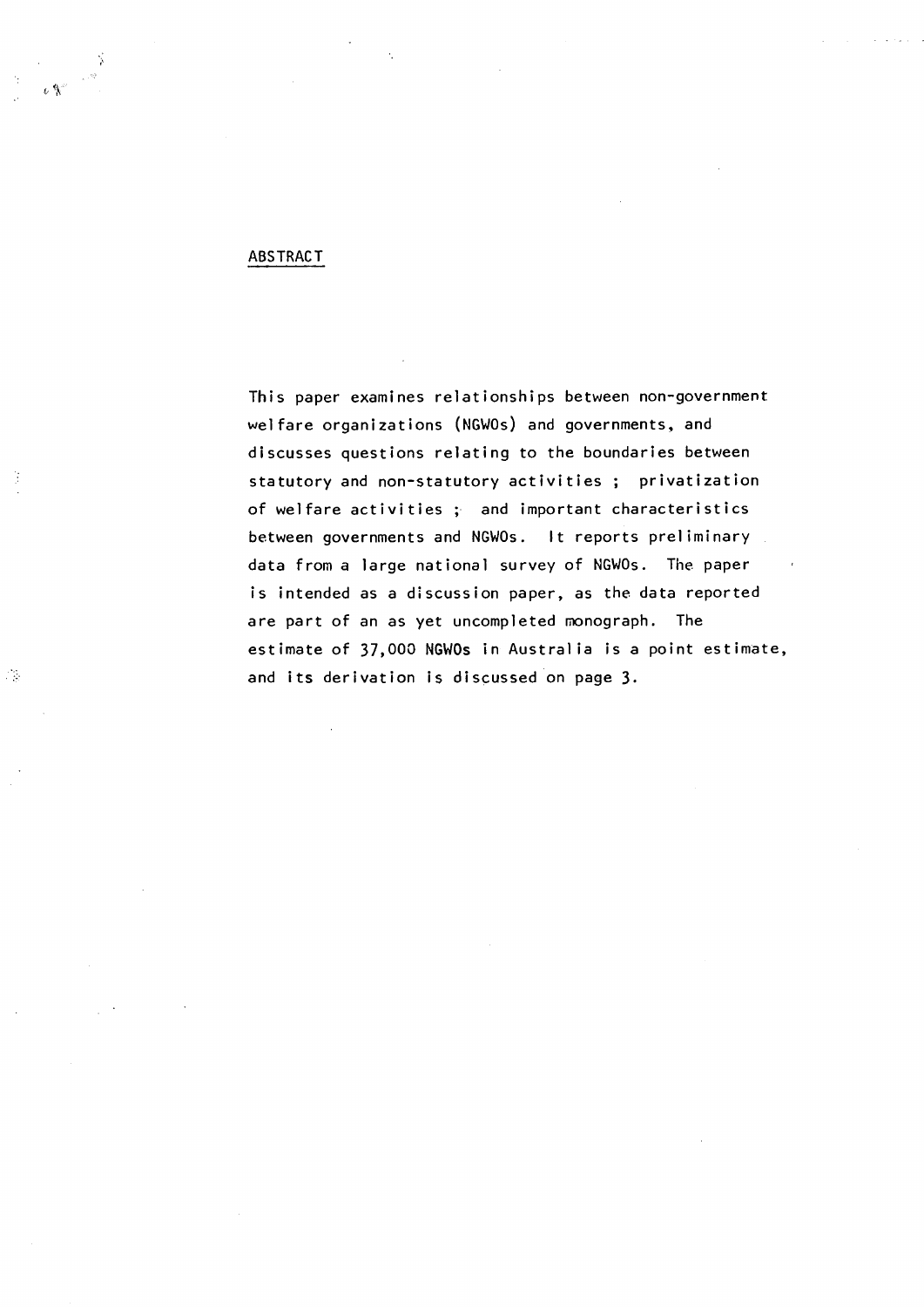| CATEGORY             | N   | X    | <b>EXAMPLES</b>                                                                                                                                                                            |
|----------------------|-----|------|--------------------------------------------------------------------------------------------------------------------------------------------------------------------------------------------|
| <b>INCOME</b>        | 17  | 3.0  | . emergency finance<br>. goods and/or services                                                                                                                                             |
| <b>ACCOMMODATION</b> | 8.3 | 14.5 | . emergency housing<br>. residential<br>. nursing home<br>. provision of housing                                                                                                           |
| <b>EMPLOYMENT</b>    | 29  | 5.1  | . sheltered workshops<br>income generation project<br>. work ethic/skills maintenance<br>and development                                                                                   |
| <b>EDUCATION</b>     | 41  | 7.2  | . pre-schools & kindergartens<br>. toy libraries<br>. adult education<br>. special education                                                                                               |
| <b>HEALTH</b>        | 37  | 6.5  | . family planning/pregnancy<br>termination<br>. pregnancy support<br>. first aid/rescue services<br>. support of frail and ill<br>. preventive education & skills<br>. general health care |
| PERSONAL CARE        | 66  | 11.6 | . day-care centres<br>. home-based care<br>. domiciliary services<br>. foster care<br>. adoption<br>. support and advice                                                                   |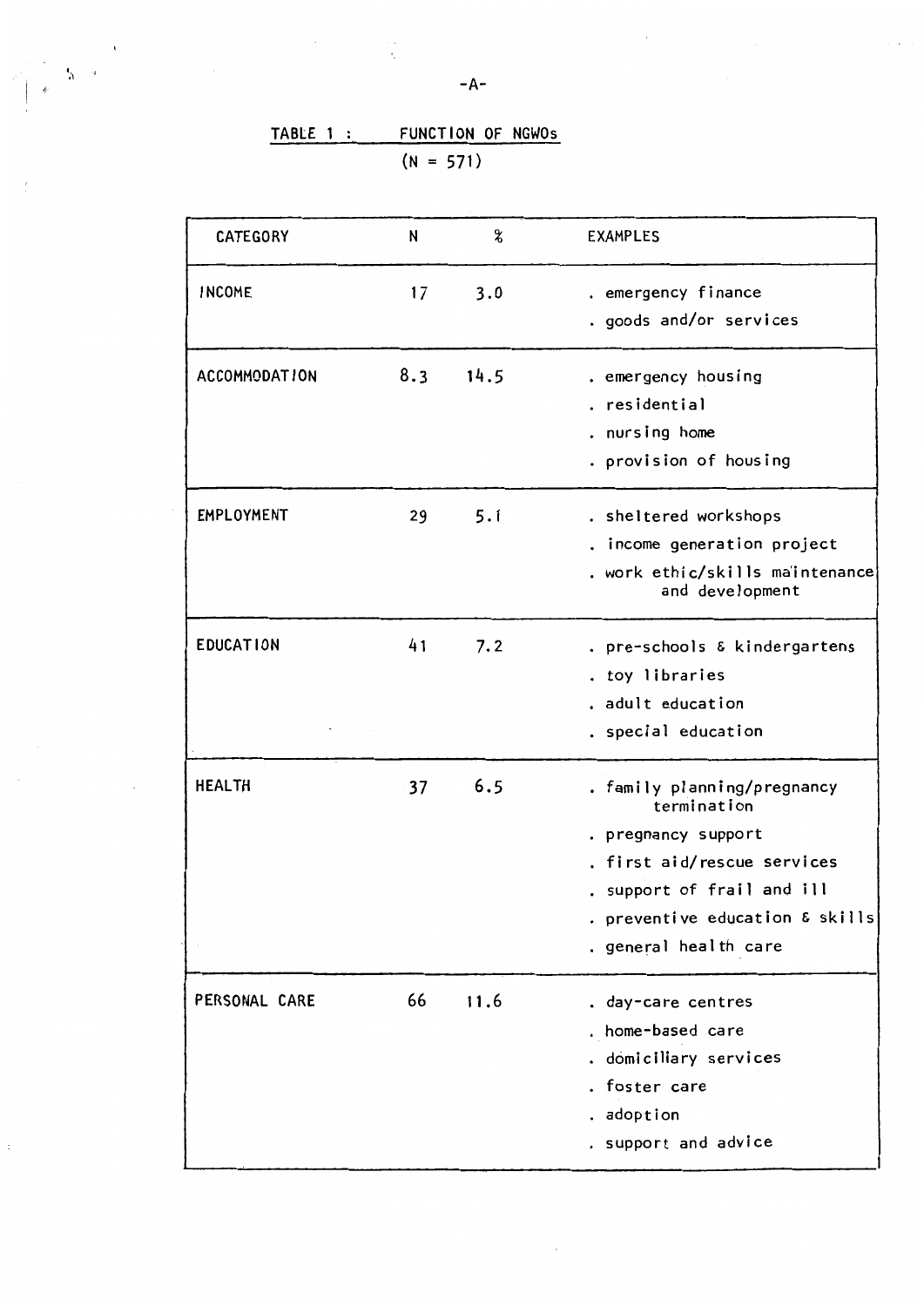# TABLE 1 (CONT.)

 $\frac{1}{3}$ 

61<br>م

 $\ddot{\cdot}$ 

| CATEGORY                                | N              | %    | <b>EXAMPLES</b>                                                                                                                                                                   |
|-----------------------------------------|----------------|------|-----------------------------------------------------------------------------------------------------------------------------------------------------------------------------------|
| PROTECTION                              | 5              | 0.9  | . prevention/remedial of abuse<br>. crisis intervention<br>. disaster relief<br>. road safety                                                                                     |
| THERAPEUTIC CARE<br>(or Rehabilitative) | 62             | 10.9 | . disability rehabilitation<br>. psychological rehabilitation<br>. counselling service<br>. community programs                                                                    |
| <i><b>INFORMATION</b></i>               | 22             | 3.9  | . community services and<br>facilities<br>. financial advice<br>. legal advice/referral                                                                                           |
| INTER-PERSONAL<br>DEVELOPMENT           | 75             | 13.1 | . religious/spiritual<br>. social/recreational activity                                                                                                                           |
| COLLECTIVE ACTION                       | 79             | 13.8 | . public education or advocacy<br>for group rights/shares<br>. community-based organisation<br>for social/environmental<br>improvement<br>. self help provision for group<br>need |
| SERVICE SUPPORT                         | 48             | 8.4  | . funding provision<br>research<br>. co-ordination/planning/support<br>services<br>. volunteer management and/or<br>training                                                      |
| MULTI-FUNCTIONAL                        | $\overline{7}$ | 1.2  | community development<br>. total<br>. mixed range of therapeutic,<br>personal care, accom. & health<br>. General personal care and<br>community support services                  |
| <b>TOTAL</b>                            | 571            | 100  |                                                                                                                                                                                   |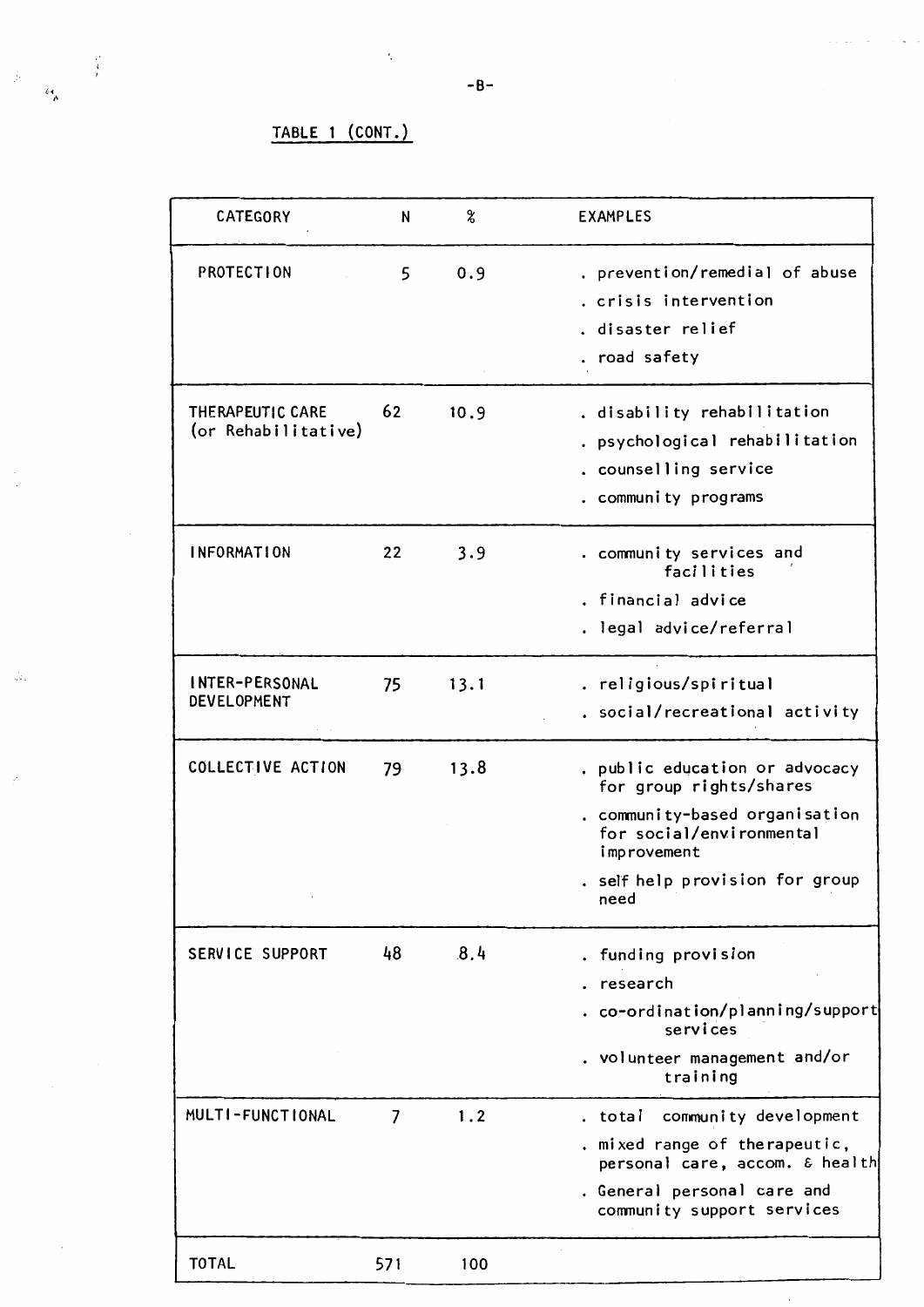# TABLE 2 : LIFESTAGE OF CLIENTELE OF NGWOS

 $\epsilon$ 

|            | N   | %    |  |
|------------|-----|------|--|
| All or any | 221 | 38.7 |  |
| Children   | 115 | 20.2 |  |
| Youth      | 37  | 6.5  |  |
| Adults     | 108 | 18.8 |  |
| Elderly    | 90  | 15.8 |  |
|            |     |      |  |
|            | 571 | 100  |  |

# TABLE 3 : ROLES OF NGWOS

I /'

|                                                                                               | N   | 2    |
|-----------------------------------------------------------------------------------------------|-----|------|
| Commitment to Social Change                                                                   | 64  | 11.2 |
| Explicit maintenance of social<br>brder                                                       | 58  | 10.2 |
| Extension of Government role/<br>$ $ (unreflective) provision of needed<br>collective service | 390 | 68.3 |
| Self-help survival/advancement                                                                | 59  | 10.3 |
|                                                                                               | 571 | 100  |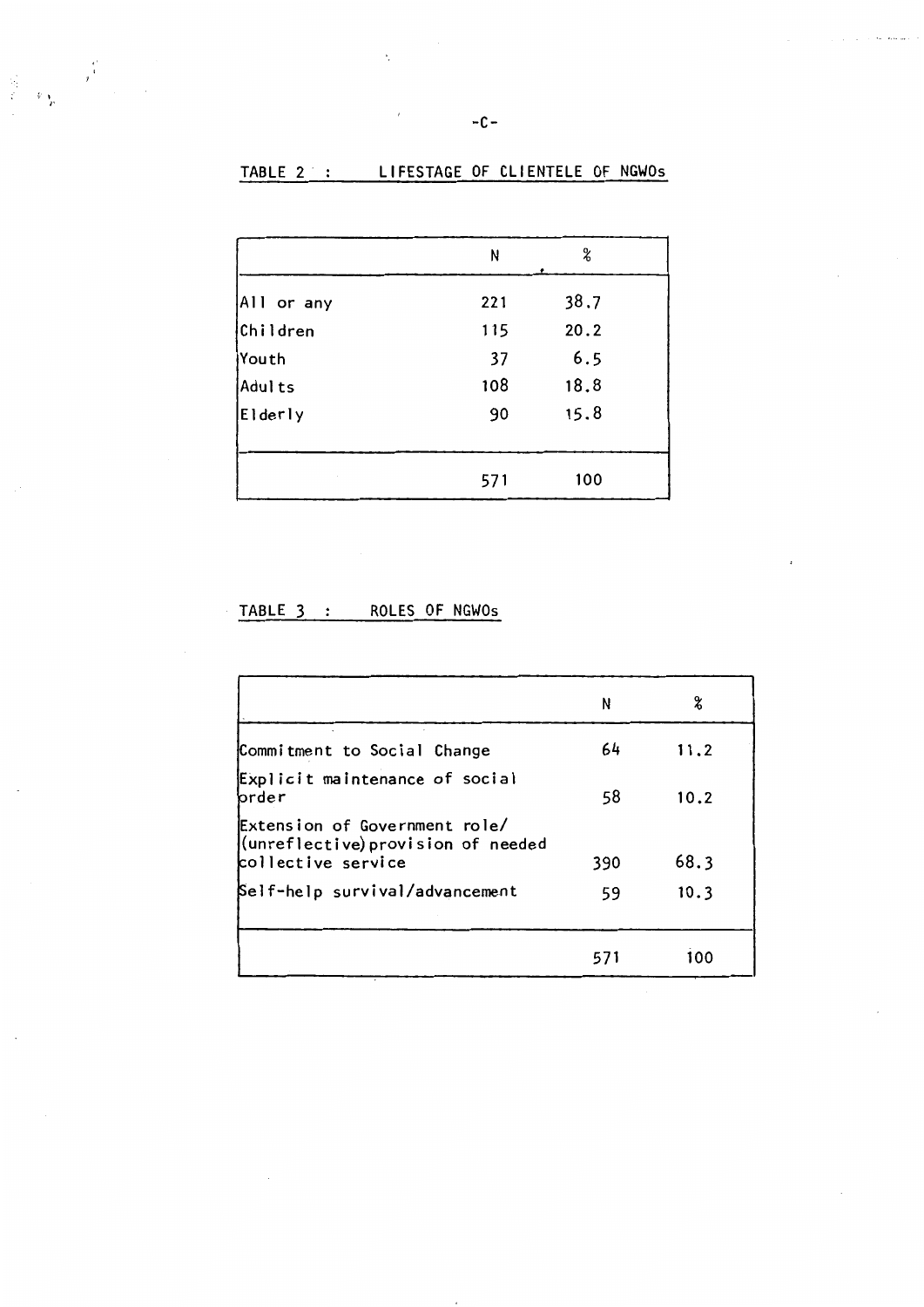| — D—                                                                                           |                         |       |     |       |     |        |  |  |  |
|------------------------------------------------------------------------------------------------|-------------------------|-------|-----|-------|-----|--------|--|--|--|
| DISTRIBUTION OF ORGANISATIONS BY<br>TABLE 4<br>1971, 1976, 1980<br>INCOME LEVEL (UNADJUSTED) : |                         |       |     |       |     |        |  |  |  |
| <b>YEAR</b><br>1980<br>1976<br>1971                                                            |                         |       |     |       |     |        |  |  |  |
| Income Level                                                                                   | No.                     | %     | No. | 8     | No. | %      |  |  |  |
| Less than $$5,000$                                                                             | 120                     | 47.0  | 151 | 39.2  | 192 | 34.7   |  |  |  |
| 10,000<br>$$5,001 -$                                                                           | 18                      | 7.0   | 24  | 6.2   | 45  | 8.1    |  |  |  |
| 25,000<br>$$10,001 -$                                                                          | 30                      | 11.7  | 53  | 13.8  | 39  | 7.0    |  |  |  |
| 50,000<br>$$25,001 -$                                                                          | 29                      | 11.3  | 40  | 10.4  | 61  | 11.0   |  |  |  |
| $$50,001 \cdot 100,000$                                                                        | 17                      | 6.6   | 32  | 8.3   | 66  | 11.9   |  |  |  |
| \$100,000-250,000                                                                              | 26                      | 10.2  | 39  | 10.1  | 59  | 10.6   |  |  |  |
| \$250,001- 500,000                                                                             | $\overline{7}$          | 2.7   | 20  | 5.2   | 35  | 6.3    |  |  |  |
| $$500,001- $1 million$                                                                         | $\overline{\mathbf{3}}$ | 1.2   | 15  | 3.9   | 30  | 5.4    |  |  |  |
| Over \$1 million                                                                               | 6                       | 2.3   | 11  | 2.9   | 27  | 4.9    |  |  |  |
| Totals                                                                                         | 256                     | 100.0 | 385 | 100.0 | 554 | 100, 0 |  |  |  |
|                                                                                                |                         |       |     |       |     |        |  |  |  |

 $\begin{bmatrix} 1 \\ 1 \\ 0 \end{bmatrix}$ 

 $\mathcal{N}_{\mathbf{r}}$ 

| TABLE 5<br>INCOME LEVEL (ADJUSTED) : 1971, 1976, 1980 |     | DISTRIBUTION OF ORGANISATIONS BY |             |       |     |       |
|-------------------------------------------------------|-----|----------------------------------|-------------|-------|-----|-------|
|                                                       |     |                                  | <b>YEAR</b> |       |     |       |
| Income Level                                          |     | 1971                             |             | 1976  |     | 1980  |
|                                                       | No. | 8                                | No.         | ሄ     | No. | X     |
| Less than $$5,000$                                    | 47  | 18.5                             | 102         | 26.6  | 192 | 34.7  |
| $$5,001 -$<br>10,000                                  | 47  | 18.5                             | 57          | 14.8  | 45  | 8.1   |
| $$10,001 - 25,000$                                    | 43  | 16.8                             | 40          | 10.4  | 39  | 7.0   |
| $$25,001 -$<br>50,000                                 | 30  | 11.8                             | 43          | 11.1  | 61  | 11.0  |
| $$50,001 \cdot 100,000$                               | 17  | 6.7                              | 37          | 9.7   | 66  | 11.9  |
| $$100,001-250,000$                                    | 29  | 11.1                             | 39          | 10.0  | 59  | 10.6  |
| \$250,001- 500,000                                    | 18  | 6.9                              | 28          | 7.3   | 35  | 6.3   |
| \$500,001- \$1 million                                | 13  | 5.1                              | 18          | 4.7   | 30  | 5.4   |
| Over \$1 million                                      | 12  | 4.7                              | 21          | 5.4   | 27  | 4.9   |
| Totals                                                | 256 | 100.0                            | 385         | 100.0 | 554 | 100.0 |
|                                                       |     |                                  |             |       |     |       |

1971 and 1976 values have been inflated by the June quarter CPI to 1980 values.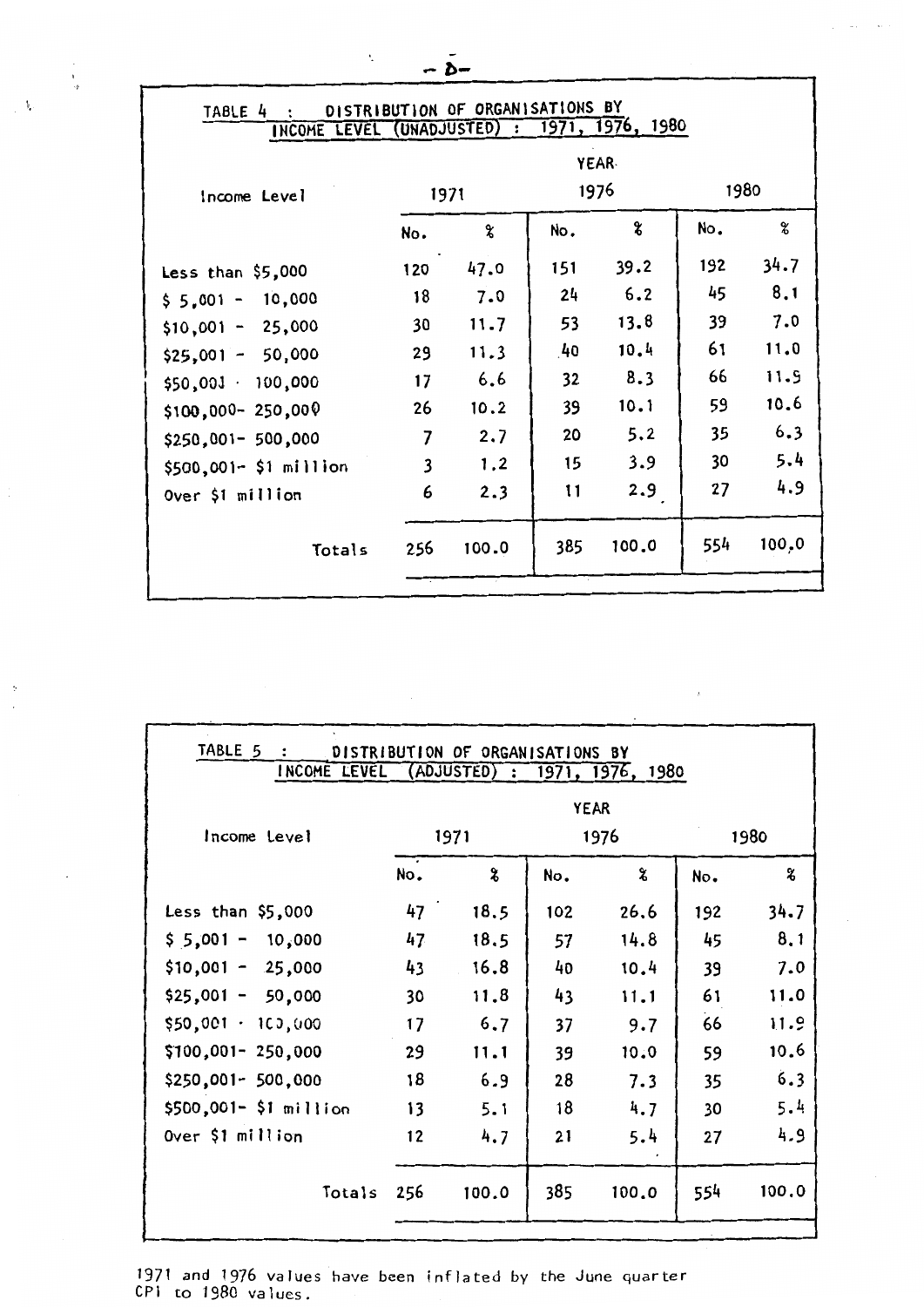,, "

l,

# TABLE 6 AGENCY INCOME(\$) BY PERCENTAGE

| $income$ \$                           | Ni I         | $1 - 25%$    | 26-50%       | $51 - 75%$   | <b>Over 75%</b> | Percentage<br>of agencies<br>in income<br>category |
|---------------------------------------|--------------|--------------|--------------|--------------|-----------------|----------------------------------------------------|
| less than 5,000                       | 71.4<br>62.2 | 9.1<br>24.2  | 6.3<br>13.3  | 2.3<br>6.9   | 10.9<br>16.5    | 33.5                                               |
| $5,001 - 10,000$                      | 39.5<br>8.5  | 7.0<br>4.5   | 23.3<br>12.0 | 7.0<br>5.2   | 23.3<br>8.7     | 8.3                                                |
| $10,001 - 25,000$                     | 34.3<br>6.0  | 8.6<br>4.5   | 17.1<br>7.2  | 11.4<br>6.9  | 28.6<br>8.7     | 6.7                                                |
| $25,001 - 50,000$                     | 18.3<br>5.5  | 11.7<br>10.6 | 15.0<br>10.8 | 10.0<br>10.3 | 45.0<br>23.5    | 11.5                                               |
| $50,001 - 100,000$                    | 19.0<br>6.0  | 19.0<br>18.2 | 19.0<br>14.5 | 17.5<br>19.0 | 25.4<br>13.9    | $\epsilon$<br>12.0                                 |
| 100,001 -250,000                      | 24.1<br>7.0  | 13.8<br>12.1 | 12.1<br>8.4  | 13.8<br>13.8 | 36.2<br>18.3    | 11.1                                               |
| 250,001 -500,000                      | 5.9<br>1.0   | 26.5<br>13.6 | 32.4<br>13.3 | 20.6<br>12.1 | 14.7<br>4.3     | 6.5                                                |
| $500,001 - 1$ million                 | 14.3<br>2.0  | 14.3<br>6.1  | 28.6<br>9,6  | 25.0<br>12.1 | 17.9<br>4.3     | 5.4                                                |
| over 1 million                        | 14.8<br>2.0  | 14.8<br>6.1  | 33.3<br>10.8 | 29.6<br>13.8 | 7.4<br>1.7      | 5.2                                                |
| percentage of agencies<br>in category | 38.4         | 12.6         | 15.9         | 11.1         | 22.0            | 100.0                                              |

# Notes

In each cell there are two figures. The first is the row percentage i.e. adding across each row (top figures only) gives 100%. This means for the top left hand cell, that of the agencies with incomes under \$5,000, 71.4% get nothing from government, 9.1% get between 1 and 25% of their income from government ...

The *second figure* in each cell is the column percentage i.e. adding down each column (second figures only) gives *100%.* This means for the top left hand ceJJ, that of the agencies which get nothing from government, *62.2%* have incomes under \$5,000, *8.5%* have incomes between  $$5,001$  and  $$10,000$  ...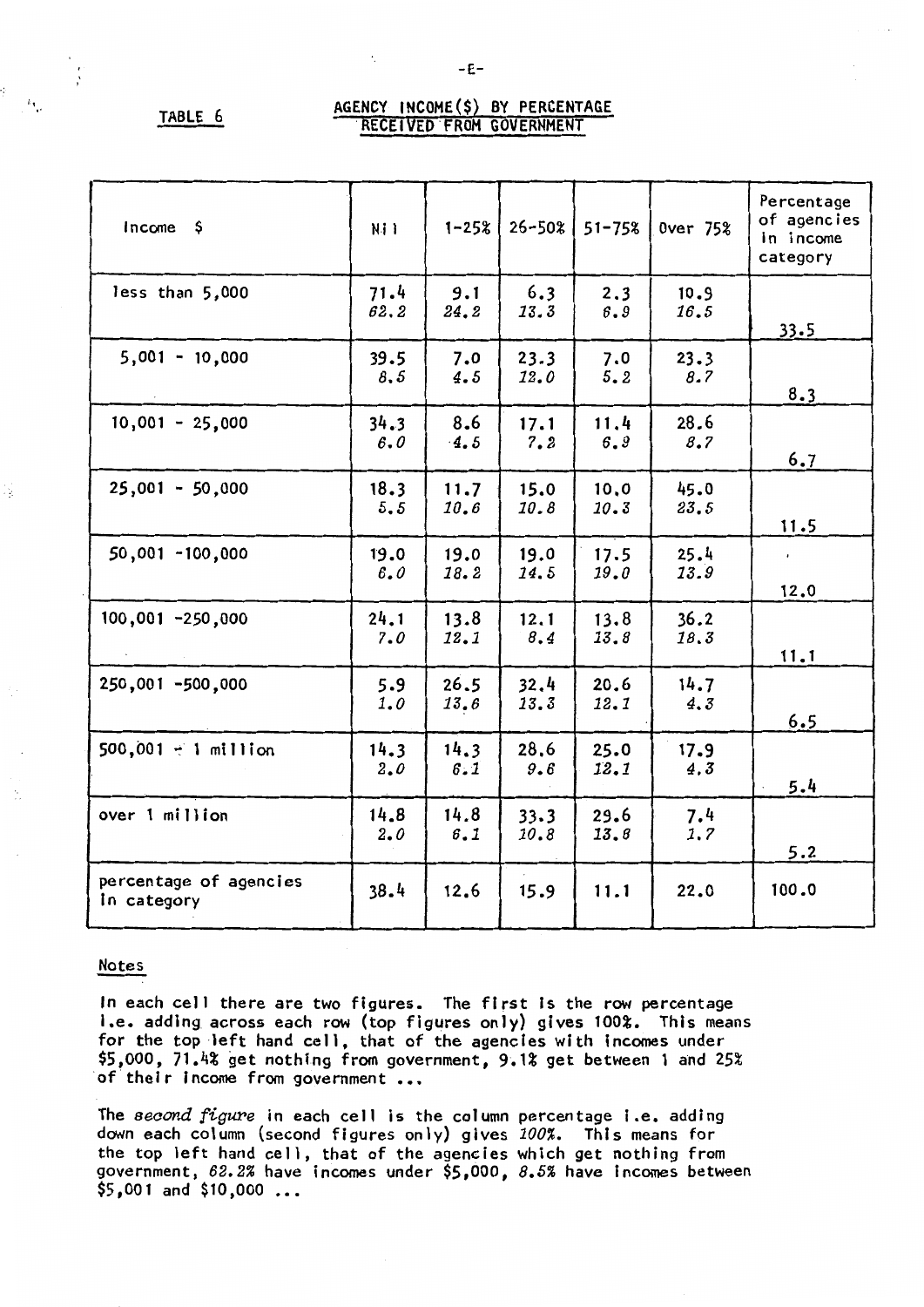TABLE 7 :

 $\overline{\phantom{a}}$ 

 $\frac{1}{2}$ 

 $\mathcal{L}_{\mathcal{P}}$ 

÷

 $\lambda^{\alpha}_{\alpha}$ 

 $\cdot$ 

 $\begin{array}{c} \n\cdot \\
\cdot \\
\cdot\n\end{array}$ 

| NUMBER OF LEVELS OF GOVERNMENT<br>FUNDING REPORTED BY ORGANISATIONS |        |     |       |
|---------------------------------------------------------------------|--------|-----|-------|
|                                                                     |        | No. | 2     |
| Federal Funding Only                                                |        | 96  | 29.1  |
| State Funding Only                                                  |        | 90  | 27.3  |
| Local Funding Only                                                  |        | 16  | 4.9   |
| Federal and State Funding                                           |        | 90  | 27.3  |
| Federal and Local Funding                                           |        | 5   | 1.5   |
| State and Local Funding                                             |        | 15  | 4.6   |
| Federal, State and Local Funding                                    |        | 18  | 5.5   |
|                                                                     |        |     |       |
|                                                                     | Totals | 330 | 100.0 |
|                                                                     |        |     |       |
|                                                                     |        |     |       |

 $\hat{\boldsymbol{\beta}}$ 

# **TABLE** 9

# POLICY ROLE OF GOVERNMENT: PERCENTAGE OF ORGANIZATIONS

|                                         | Commonwealth | <b>State</b> | <b>Local</b> |
|-----------------------------------------|--------------|--------------|--------------|
|                                         | Gov't        | Gov't        | Gov't        |
| Government plays a major<br>policy role | 19.1         | 17.6         | 5.4          |
| Government plays some<br>policy role    | 29.5         | 42.0         | 28.5         |
| Government plays no                     | 51.4         | 40.4         | 66.1         |
| policy role                             | 100.0        | 100.0        | 100.0        |

-F-

 $\cdot$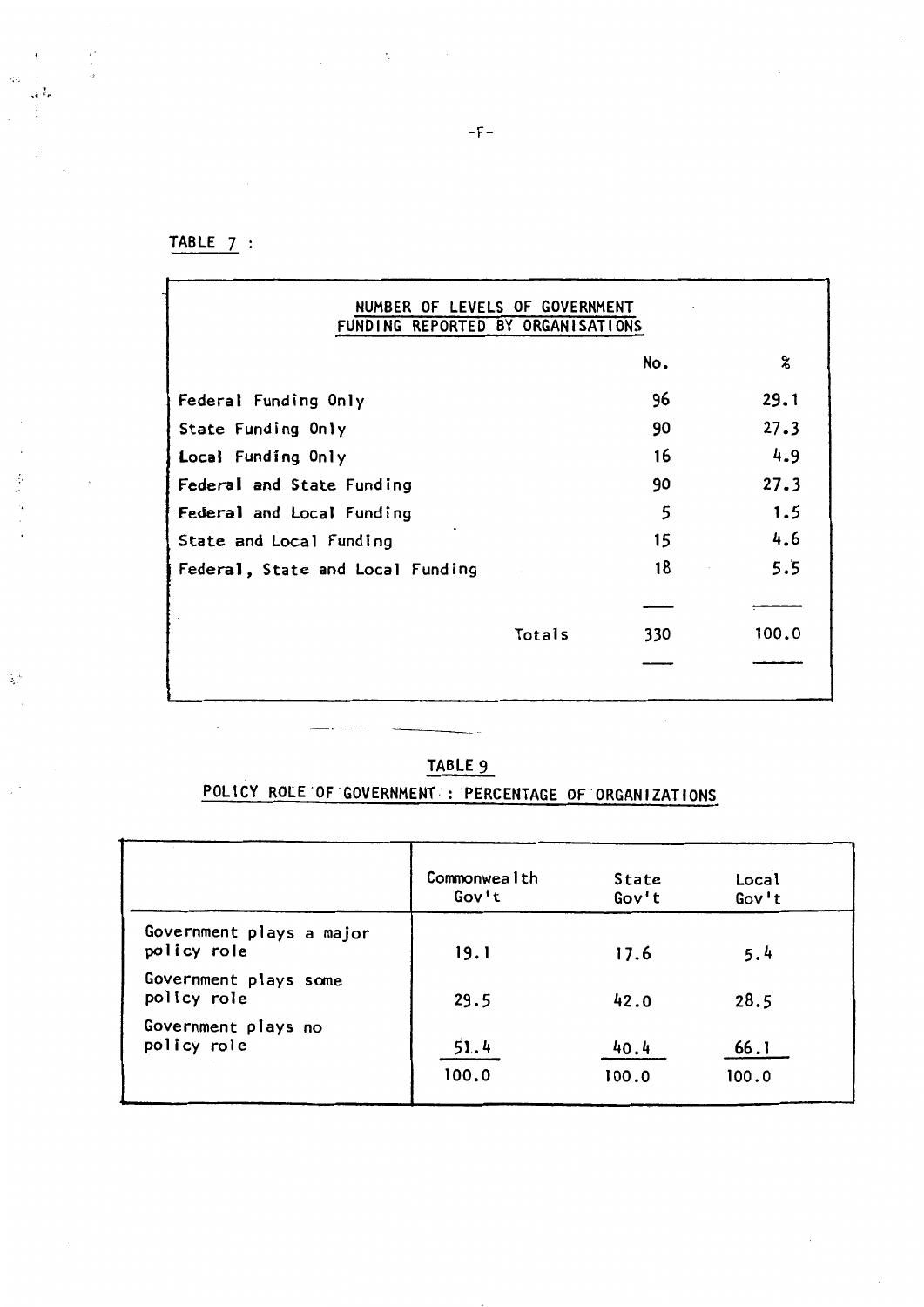# **TABLE** 8:

 $\mathcal{A}$ 

*I.* 

 $\hat{\mathcal{A}}_{\text{eff}}$  $\frac{1}{2}$ 

 $\hat{r}$ 

 $\cdot$ 

 $\mathcal{S}_{\mathcal{L}}$ 

 $\bar{\beta}$  $\bar{\mathcal{A}}$ 

 $\mathcal{A}$ 

|                                               |      |               | Level of Funding $(2)$   | $1 - 25$ 26 - 50 51 - 75 Over 75 |                   | No. |
|-----------------------------------------------|------|---------------|--------------------------|----------------------------------|-------------------|-----|
| A. GOVERNMENT                                 |      |               |                          |                                  |                   |     |
| Federal                                       |      |               |                          | $37.0$ $32.5$ $13.8$ $16.8$      | 100.0             | 203 |
| <b>State</b>                                  |      | $37.3$ $33.5$ |                          | $12.0$ $17.2$                    | 100.0             | 209 |
| Local                                         |      |               | $71.7$ 17.0 1.9 9.4      |                                  | 100.0             | 53  |
| B. EXTERNAL (NON-GOVERNMENT) FUNDING          |      |               |                          |                                  |                   |     |
| Parent<br>Organisations                       |      |               |                          | 49.3 19.2 13.7 17.8              | 100.0             | 73  |
| Private Firms, 80.6 8.3 2.8 8.3<br>Trusts     |      |               |                          |                                  | 100.0             | 36  |
| Other Organisations 61.5 18.0 10.3 10.3 100.0 |      |               |                          |                                  |                   | 39  |
| C. FUNDING GENERATED WITHIN THE ORGANISATION  |      |               |                          |                                  |                   |     |
| Investments                                   | 90.8 | 7.1           | $\overline{\phantom{0}}$ |                                  | $2.1 \cdot 100.0$ | 98  |
| Fundraising,<br>Donations                     |      |               | 49.7 17.9 10.3           |                                  | $22.1$ 100.0      | 330 |
| Membership                                    | 64.3 | 9.7           | 6.8                      | 19.3                             | 100.0             | 207 |
| Fees for Service                              | 49.7 | 29.3          | 10.2                     | 10.8                             | 100.0             | 157 |

 $\sim$   $\lesssim$ 

 $\mathcal{L}_{\mathcal{A}}$ 

 $\ddot{\phantom{0}}$ 

 $\hat{z} = \hat{z} \hat{z}$  .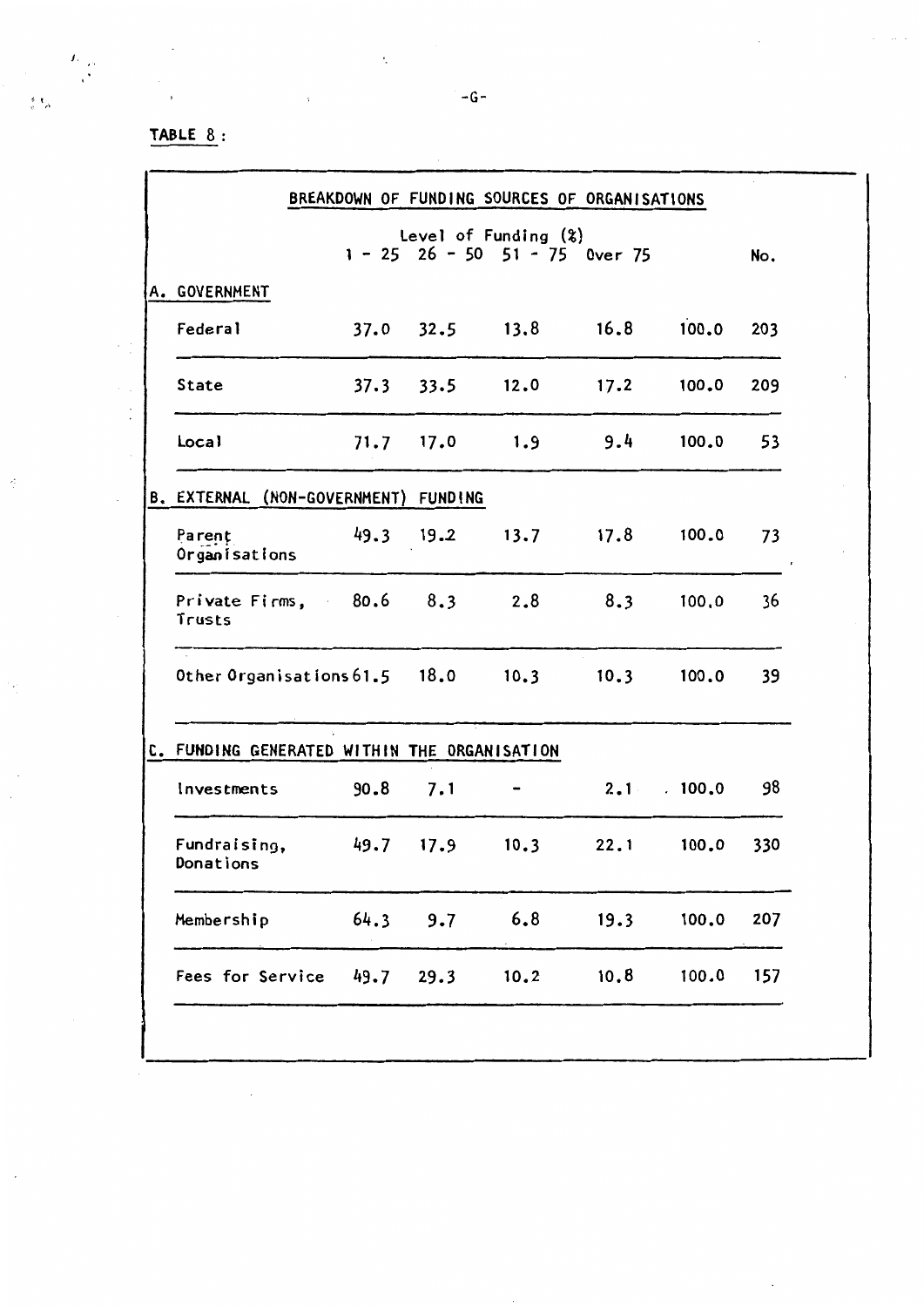In addition to the quarter of the Federal Government's budget which goes in cash payments to individuals, many types of subsidies and grants are paid to NGWOs for them to provide welfare services and to develop community organizations. The State governments provide a wide range of services in the areas of child welfare, family support services, probation and parole, among other things. They are not able to provide all of the services required by the community, and 1 ike the Commonwealth Government, they provide grants to NGWOs which provide a range of personal social services, casework and family support services, and occasionally provide cash relief to those in emergency situations.

Social service provision in Australia (and in all other western nations) would collapse were it not for the activities of NGWOs. From the earliest days in colonial Australia "charitable organizations" have been part of the social welfare system. Also from the earliest days these organizations have depended, in varying degrees on public funds. The location of responsibility is no simple matter. It can be argued that as NGWOs provide essential services, and do so with the assistance of government, it is the governments, who in reality, are responsible for the services, for if the NGWOs were to cease their activities, the pressure on governments to take over would be almost irresistable. This situation is particularly apparent in relation to NGWOs which have a "monopoly" of service. This is not a new situation.

While government plays a dominant role in income support and supplementation, the provision of services is something shared by government and NGWOs. The Commonwealth Government provides very few services itself, but provides hundreds of millions of dollars to NGWOs so that they might provide services. State Governments provide a wide range of services, but they too provide hundreds of millions of dollars to NGWOs. Questions then arise about the extent to which the allocation process takes place within a general societal consensus with high levels of legitimacy and acceptance of aims, objectives, policies and priorities; or whether the situation is characterized by ad hoc and expedient decision making with high susceptibility to political pressures and interest group activity.

 $\mathbf{I}$  1.

 $\overline{\phantom{a}}$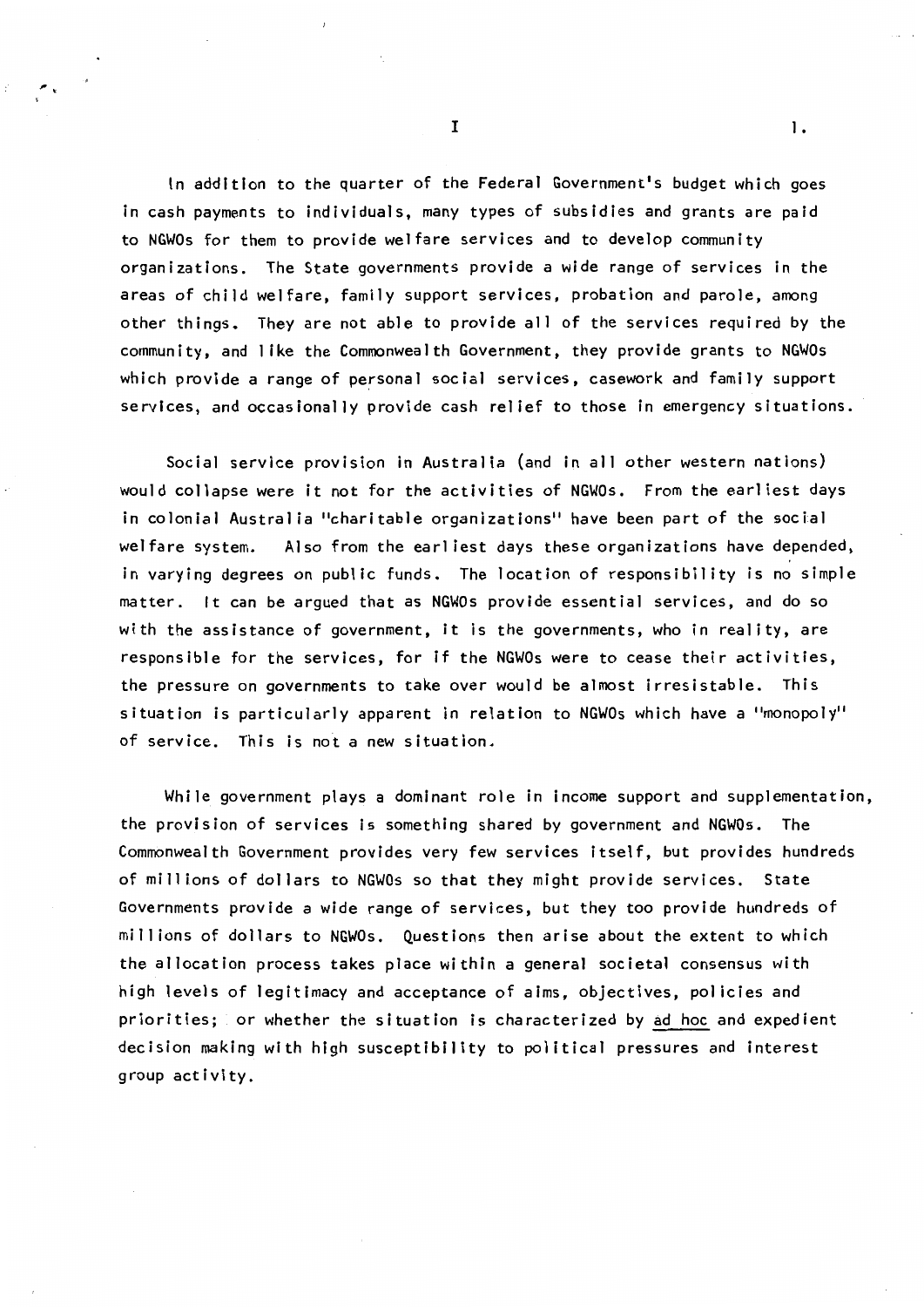NGWOs have proliferated In Australia In recent years. The heavy charity stimga of the late 19th century together with the poor image of the agencies has disappeared and NGWOs operate on an extremely wide front of social need, service provision, community development and social activism. The tens of thousands of NGWOs In Australia give some credence to the frequent assertion that non-government action is highly regarded, able to provide support, able to pioneer new services, and above all able to provide a degree of flexibility which is not always apparent in government. An important point to note is that NGWOs provide on the basis of need, while governments provide on the basis of right. While the assertion is frequently made that non-government welfare organizations have an important ideological and service role to play, available data and analytical literature are sparse indeed. The large, and long established agencies have had histories written about them, most notably the Australian Red Cross, the Salvation Army, the Smith Family, Legacy, The Brotherhood of St. Laurence, The St. Vincent de Paul Society, The Benevolent Society of N.S.W., but these tell us only about one part of the non-government welfare apparatus.

In addition to these well known organizations there is a wide range of smaller community and service bodies, many operating on a shoestring and having few if any paid staff, and no assets. They provide a contrast to the major institutional service proviqers, i.e. those NGWOs involved in residential care of elderly people, or disabled people, or children. The larger organizations have major capital assets and their running requires extensive manpower and administrative commitment. Smaller community organizations have different objectives and interact differently with their clientele and with government, and take different sorts of places in the community.

Whether the organizations in question are large or small, innovative or reactive, important questions arise when considering their position within the contemporary welfare state. Only three sets of issues will be posed for discussion:

- \* can a neat dividing line be drawn between statutory and non-statutory activities?
- '~ Does the existence of many tens of thousands of NGWOs in Australia suggest a privatization, not only of welfare activities, but also of the problems and issues they deal with? Do **NGWOs** perform tasks which properly should be performed by government?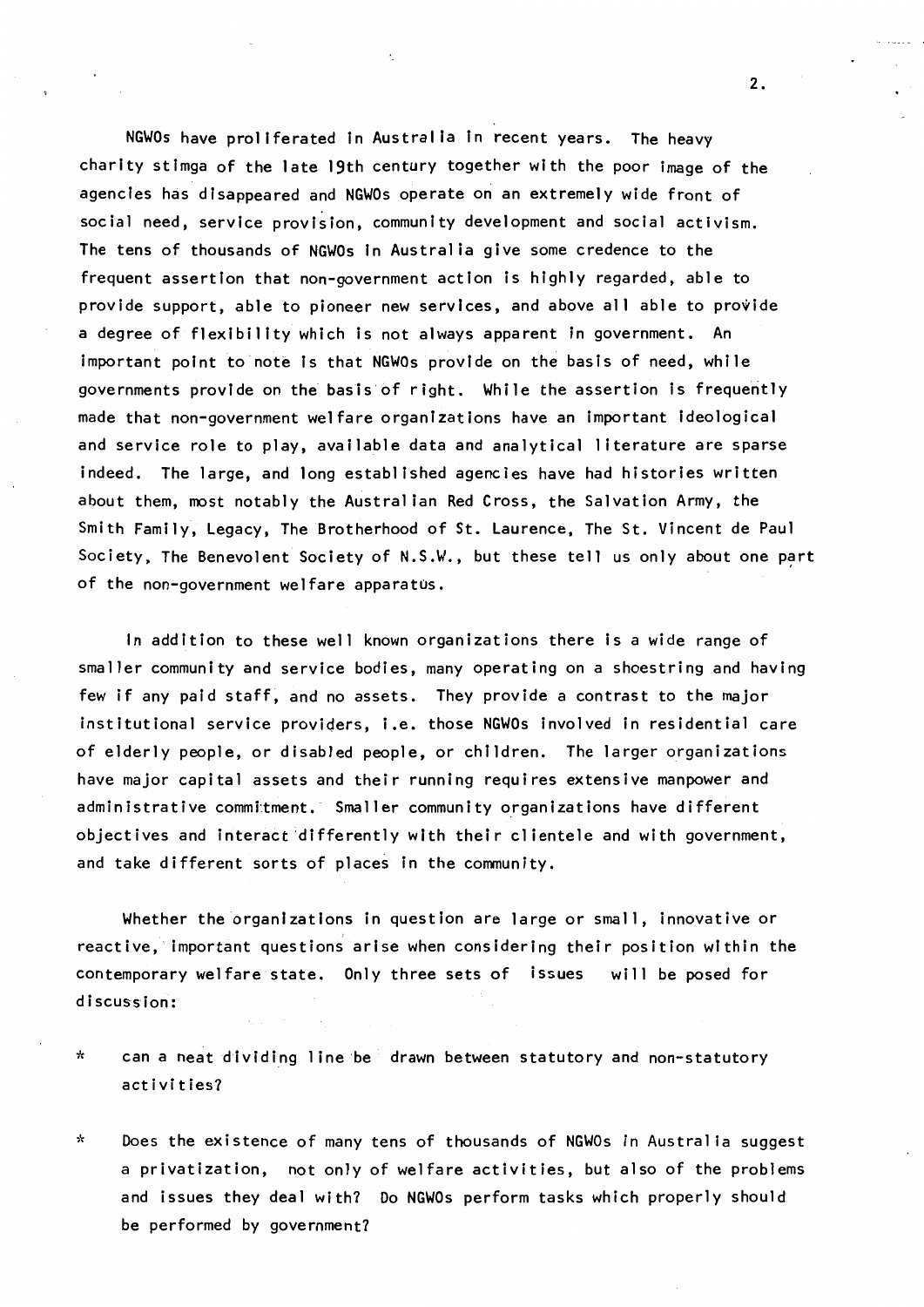\* As there Is a, substantial transfer of funds from government tO' NGWOs, what are the most Important characteristics of the relationships between these two sets of entities?

II

Before attempting to discuss these issues it may be Instructive to note some of the characteristics of Australia's NGWOs. A large national survey was carried out in 1981 and we are still analysing the mountains of data it has produced. Data used in this paper come either from the national survey or from smaller interview studies. Details are listed under "references".

There are at least 37,000 NGWOs currently operating in Australia. This is a point estimate derived from interval estimates for two different strata in a preliminary survey. There are between 20,000 and 30,000 agencies in the more populous local government areas (LGAs) which cover 83 per cent of the population, and between 5000 and 18,000 in the less populous LGAs which cover 17 per cent of the population. The point estimate for the more populous stratum is 25,266 agencies, a figure about which we are reasonably confident. The point estimate for the less populous stratum is 11,701, a figure about which we are less confident. If anything, the estimate of 37,000 may under estimate the total, as indicated by follow-up detailed surveys undertaken in several of the LGAs from which the sample was drawn. The detailed tables are based on responses from 571 NGWOs throughout the country.

We have classified the organizations into thirteen functional areas. A classification description is in Table 1. As many of the organizations perform more than one of the functions listed, our detailed (and forthcoming) classification will enla\_rge this thirteen point classification to a forty two point classification. This large classtfication will enrich the description of non-government welfare in Australia, but will be of less use in statistical analyses as the cells become quite small.

 $\vdash$ 

r

 $\leftarrow$ 

Data were obtained on many aspects of the target groups with which NGWOs dealt. When examining gender of target group, almost three quarters (72.2 per cent) dealt with both males and females, 20.8 per cent dealt with females only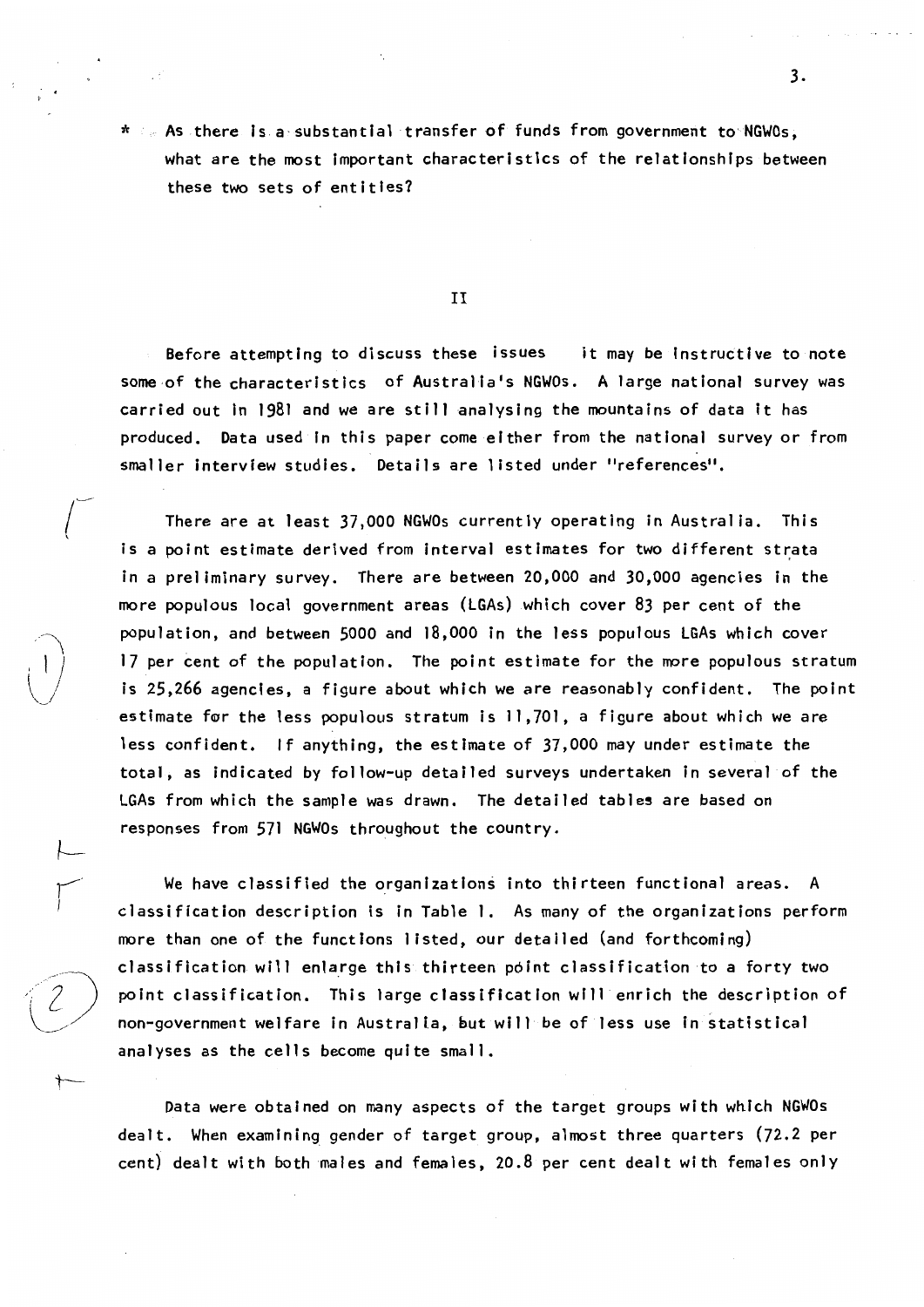whlle}.O per cent dealt only with **males.**  Table 2 shows the numbers of NGWOs I dealing with clients by life stage.

A very general attempt was made to classify the agencies by role, and a four point classification was used. This appears in Table 3 and work is presently underway in broadening the role classification.

Almost half the NGWOs responding were formed in the 1970's (48.6 per cent between 1971 and 1980) and 30.4 per cent of all the organizations were formed in the five years ,1975-79. We do not know whether organizations have always proliferated at this rate. We do not know yet whether many of the new organizations are specific purpose,organizatlons with short life span or whether they are here to stay.

Almost 69 per cent of organizations report having been founded by individuals or small groups of people, and twice as many reported recent increases as against decreases in membership (28 per cent to 14 per cent). Longer established organizations indicated concern with issues of health care, disability, the aged and accommodation. Newer organizations tended more to emphasise unemployment, drugs and alcohol, family planning, childcare, migrants, women's issues and community fragmentation, poverty and powerlessness.

554 organizations reported their income for 1980, and it can be seen from Table 4 that 34,7 per cent had current budgets of less than \$5,000, with half the organizations operating on an income of \$25,000 or less (49.8 per cent). Another third (33,5 per cent) were divided evenly in the ranges \$25-50,000, \$50-100,000, and \$100-250,000, with a further 16.6 per cent exceeding a quarter of a million dollars, and that 4.9 per cent had incomes exceeding one million dollars. 256 and 385 organizations respectively reported income data for 1971 and 1976. The main trend over the tend years 1971-80 was a growth in the percentage clustered in the \$5,000 and less, category which is consistent with the large growth of essentially smaller organizations. Table 5 which has Income adjusted to 1980 dollars demonstrates this.

There are notable differences among the states. While 34.7 per cent of agencies have incomes below \$5,000, 57.5 per cent of agencies in Western Australia and 47.4 per cent in Queensland have income below \$5,000. Western Australia also has the largest proportion of agencies with incomes over \$1 million (10 per cent) while Queensland has the smallest (2.6 per cent). When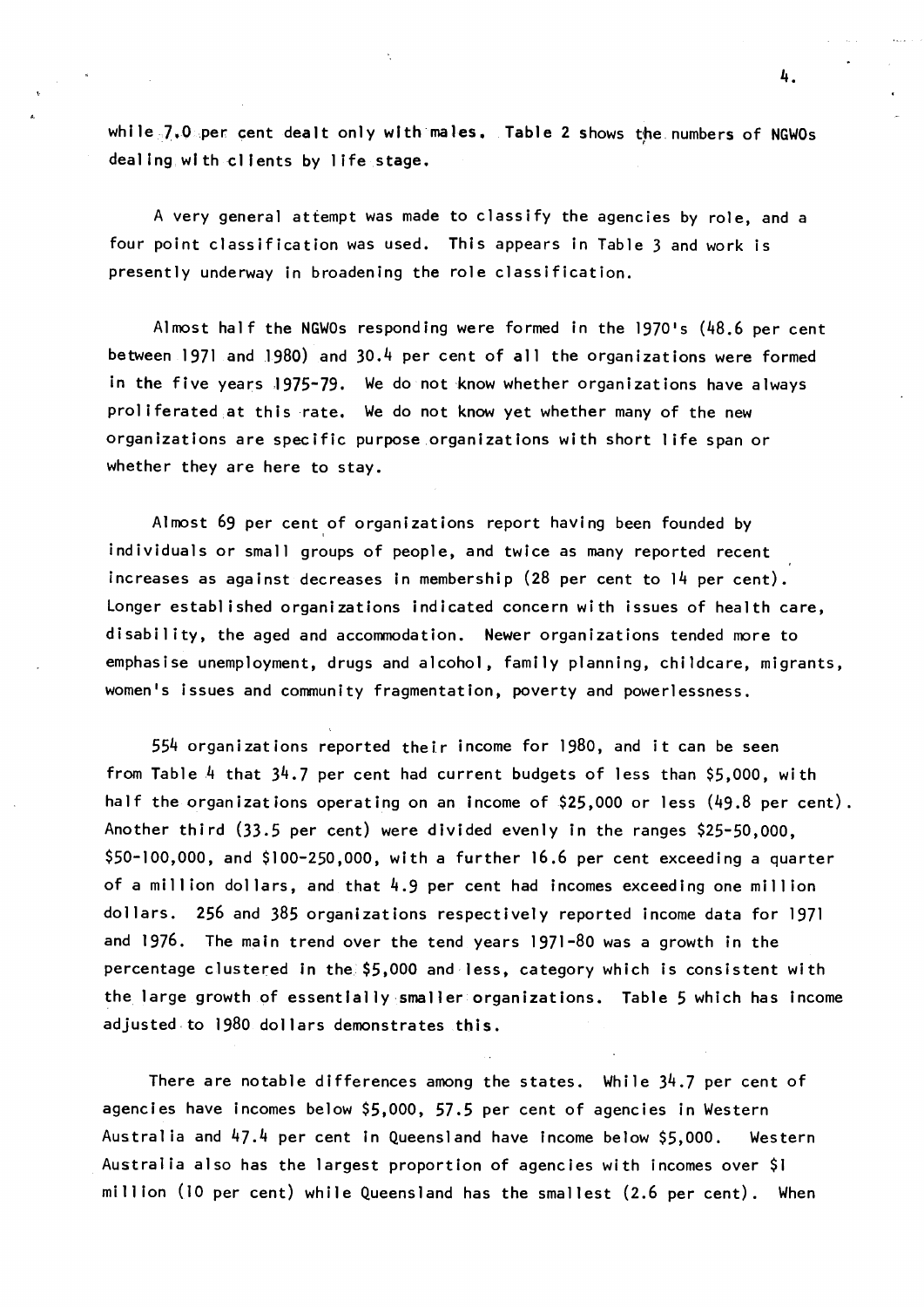income is combined with function, It Is notable that 66.2 per cent of agencies dealing with inter-personal relations have incomes below \$5,000 as do 64.3 per cent of those involved in collective action and 63.6 per cent of those involved in information. By contrast, none of the agencies dealing with employment, and only 2.5 per cent of those dealing with accommodation have incomes under \$5,000. At the other end of the spectrum 17,9 per cent of those dealing with employment and 17,7 per cent of those dealing with accommodation have incomes over \$1 million, and of all the agencies reporting Incomes of over \$1 million, 52 per cent are in the accommodation area. When taken by lifestage target group, 44.4 per cent of agencies with Incomes over \$1 million deal with elderly people. This reflects the combination of age and accommodation (mostly nursing homes).

Age of organization is another important indicator of income. Of the agencies with incomes below \$5,000, 82.5 per cent were founded after 1960, while only 1.6 per cent were founded before 1900. At the other end of the spectrum only 1 .4 per cent of the agencies founded after 1960 had incomes over \$1 million, compared with 17.2 per cent of those founded 1946-1959; 11 .7 per cent of those founded 1901-1945; and 8,3 per cent of those founded before 1900.

61 .6 per cent of NGWOs receive some funding from government and as Table 6 shows 71 .4 per cent of NGWOs with incomes below \$5,000 get nothing from government; and of the agencies which get nothing from government, 62.2 per cent have incomes below \$5,000.

Of those receiving government funding 38,7 per cent received funding from more than one level of government, while 5,5 per cent received funding from all three levels (Table 7). Funding of course, comes from many sources other than government, as Table 8 shows.

 $38.4$  per cent of NGWOs receive no government funding at all, compared with about 22 per cent which are dependent upon government for more than 75 per cent of their income. Only about 17 per cent of NGWOs generate no funds from within their own organizations while more than 43 per cent generate half or more of their Income themselves (35 per cent generate more than 75 per cent themselves).

When the agencies were asked in the survey whether each level of government played a major, minor, or no pol icy role in their activities they reported that the Federal Government had a 'major' policy role in 20 per cent of the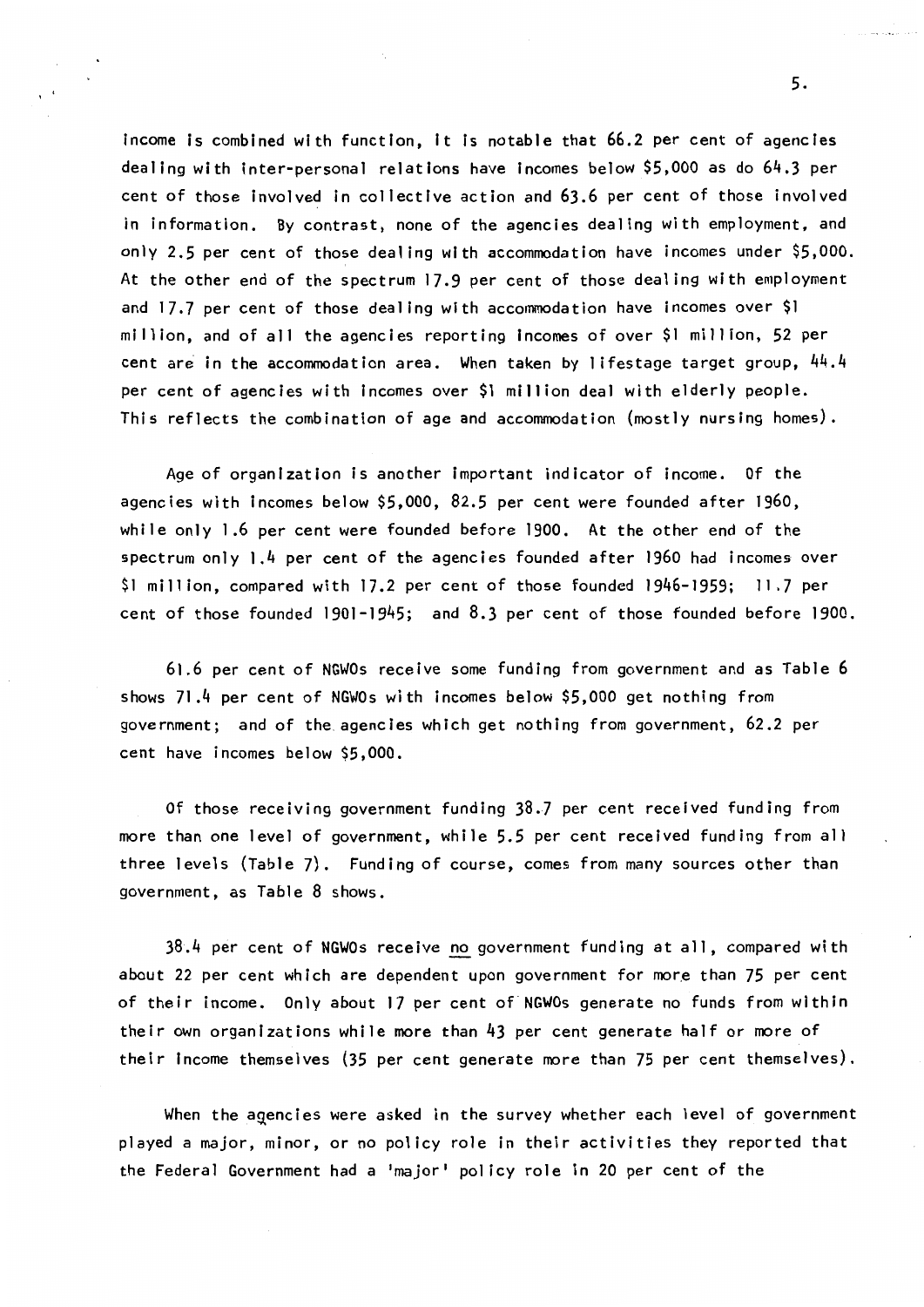organizations, •some policy role' in 30 per cent of the organizations and 'no pol icy role' In 50 per cent of the organizations. State and local government played lesser roles (Table. 9). When asked how important government funding was for programme and activity changes, 27 per cent of NGWOs said 'not important<sup>1</sup>, 30 per cent said 'some importance' and 42 per cent said 'very important<sup>'</sup>. Clearly there is a strong reliance on government.

### III

Classifications of NGWOs are complex and difficult. The development of a clear understanding of functions and roles comes only after long empirical study, and even then little is fixed. For more than a decade, Ralph Kramer has been involved in a major cross-national empirical study of NGWOs. He has developed two classifications of NGWOs. In 1973 he identified four characteristic roles - vanguard; improver; guardian of values; and supplementer. In 1979, his further empirical work led him to suggest that a more appropriate role breakdown is - specialist; advocate; consumerist; and service provider or agent. In the latter classification many agencies try to perform all four roles simultaneously.

The largest single function performed by NGWOs in Australia is that of providing accommodation (14.S per cent of NGWOs). Rarely does this activity permit agencies to be very innovative, nor to experiment and develop new projects and techniques (although the potential is there). Although program analyses are not part of our present project, other research dealing with residential care for children, elderly people and handicapped people indicates that the functions in question can be and are performed by either government or NGWOs with very little difference in emphasis, performance or direction. NGWOs in this category incidentally, are those with the largest budgets.

The second largest functional grouping in Australia is of NGWOs involved in collective action such as advocacy for group rights, public education, self help, community based organizations. NGWOs may serve as critic, and lobby governments to improve or extend services or service concepts; to some extent they may be valuable in defending government services against anti-government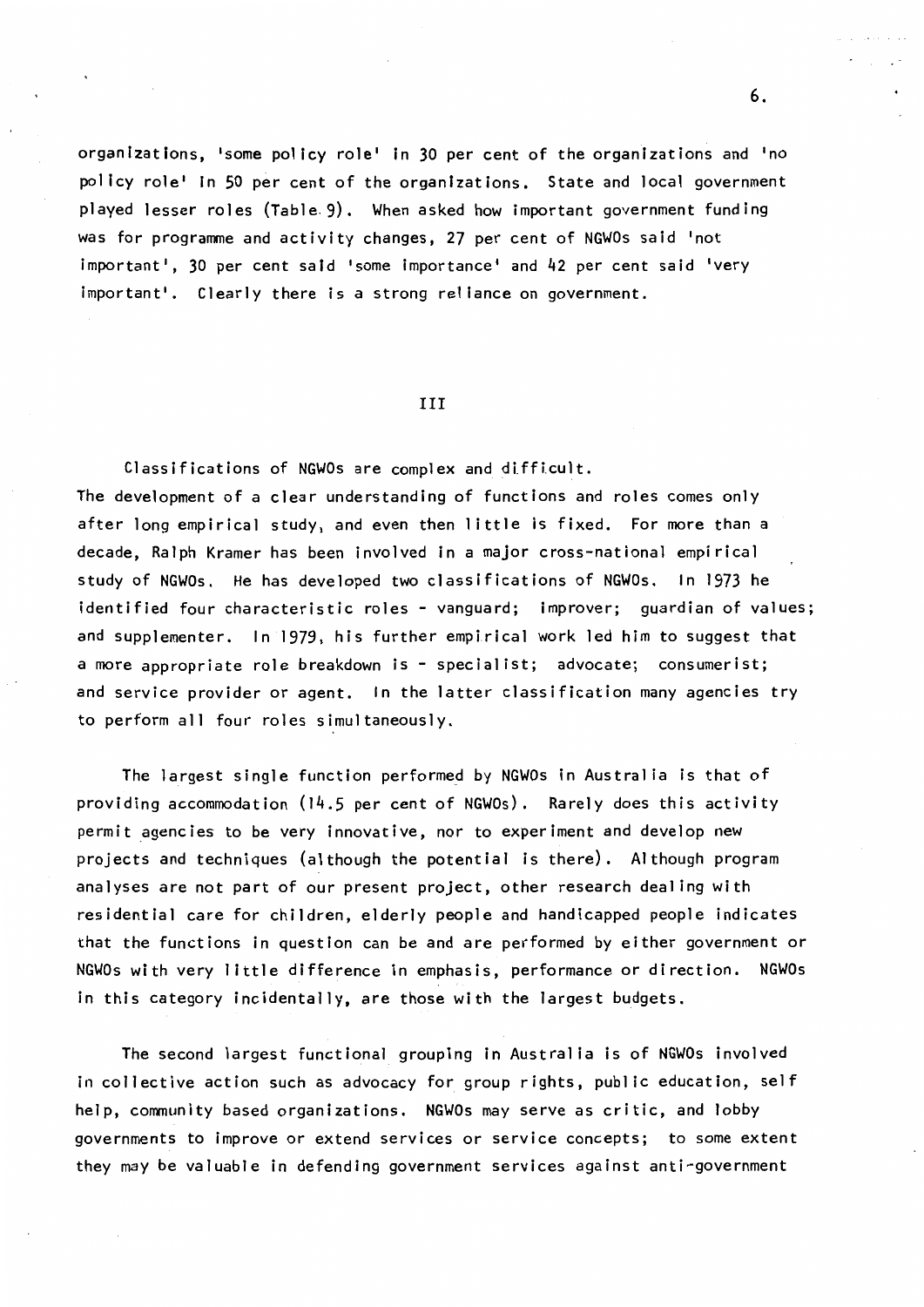and anti-spendimg sentiments. These agencies are heavily involved in monitoring, criticising and prodding government and use ad hoc coalitions, cltizens' committees, media outlets and a wide range of lobbying and political tactics. The functions performed by these groups would not be performed by governments, and thus a clear division Is obvious and noticeable. It is of interest to note that these NGWOs are among the poorest, and have the second largest proportion with incomes below \$5,000.

When examining the role of NGWOs (Table 3) It can be seen that 78.5 per cent are clearly within the mainstream of public activity and their work is concerned with the explicit maintenance or reproduction of the social order or the (unreflective) provision of needed social services. In this regard they act as conscious agents of government. This is reflected in funding provision.

While many NGWOs rely on government for funding, government relies on NGWOs for service provision. In 1979 the Commonwealth Department of Social Security had approximately 12,000 employees, yet provided funds for the employment, in NGWOs of a further 11,000 people. The NSW Department of Youth and Community Services employs some 2,400 people in programs provided by the Department, yet provides funds for the employment of 9,000 workers in NGWOs. The relationships between NGWOs and government in Australia are tense, for there is no agreed-upon set of objectives - the divisions are not clearly specified and the futures, of course, are quite uncertain. The only thing that appears reasonably certain is that this heavy government support of personnel would be forthcoming only if government expected NGWOs to perform functions of which government wholeheartedly approves.

A quick skim through the main social services show that most are provided by both governments and NGWOs e.g. emergency relief; rehabilitation of disabled people; child care; home based care for elderly and/or disabled people; day care centres; health education; residential facil itles for children, elderly and disabled people; emergency accommodation; drug and alcohol treatment; information services. There are very few activities performed·only by NGWOs and most fall under the head of "collective action" or advocacy. The only major function performed exclusively by government is regular income maintenance.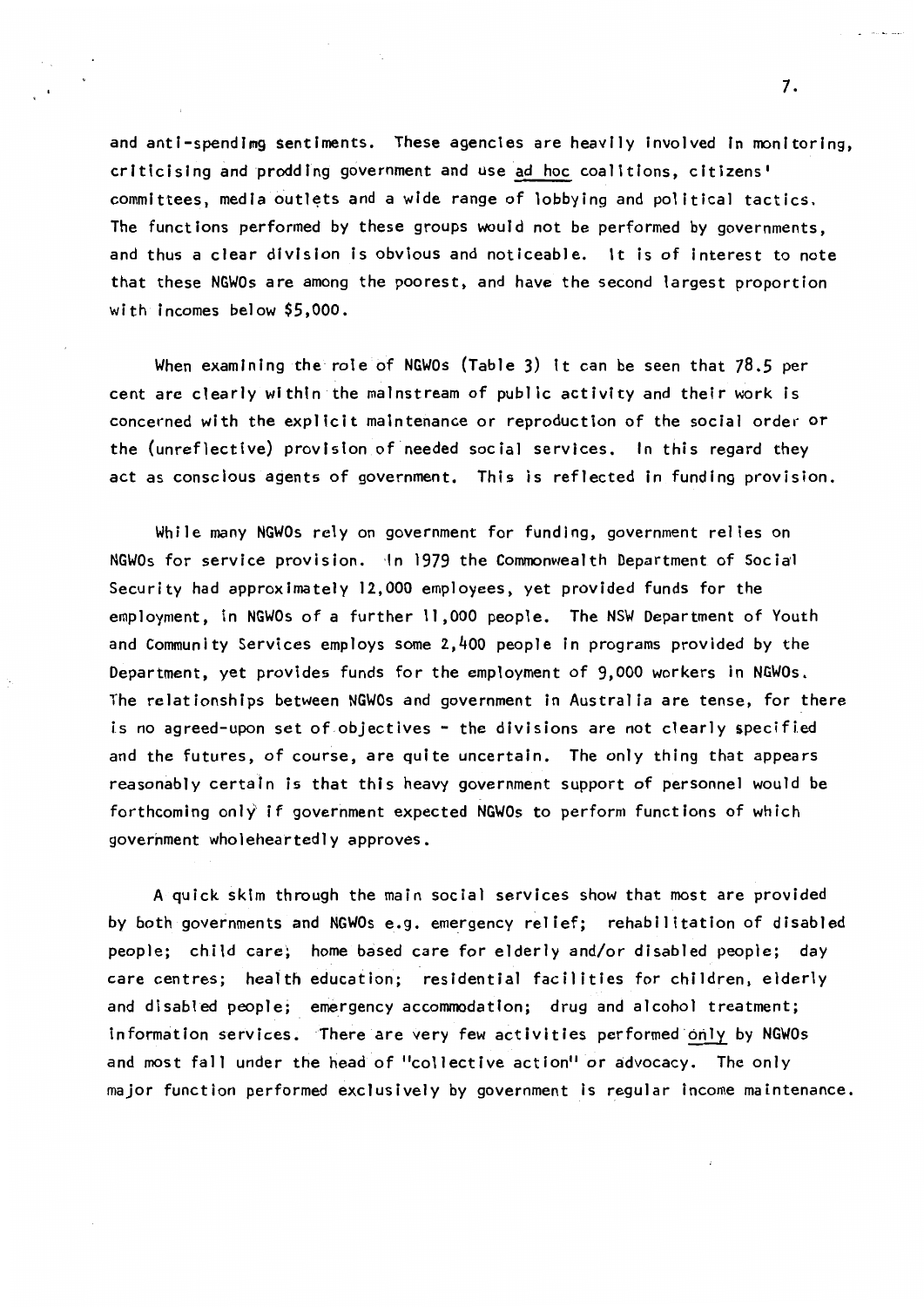There is, however, a relationship between NGWOs and government which regulates transactions and determines the nature of funding. Michael Horsburgh has identified four forms of control which governments in Australia have over NGWOs. First, some organizations are incorporated by Act of Parliament. Second, some organizations operate under an Act which regulates classes of organizations e.g. Acts relating to hospitals, nursing homes, and charities in general. Third some organizations require a 1 icence to operate in a specific area, or NGWOs may be subject to general rules of inspection and approval. Fourth, there are organizations which operate within the law In general. Michael Chesterman has shown the many facets of law that impinge on organizations, varying from approval of buildings to provision of liability insurance against accidents to incorporation for the purposes of satisfying financial institutions such as banks and donor bodies.

To the extent that NGWOs see themselves as private organizations with a self-selected cl ientele, and further as employees of NGWOs are not public servants, there is a clear division between statutory and non-statutory. But as has been shown, the interconnections are so strong both from performance, personnel and funding perspectives that it would be inappropriate to call one sector private and the other public.

The joint nature of social service activity has been demonstrated and it would be prohibitively expensive for government to develop the infrastructure for it to undertake activities for which it now funds NGWOs. Second, NGWOs are assumed to have greater flexibility in providing services, so if government is concerned to ensure the best delivery to the population, NGWOs may be an appropriate avenue. Third, it may be politically expendient for government to utilize NGWOs. Government can distinguish itself as provider and the NGWO as receiver, as well as deliverer. It can both accept the appreciation of the public when the services are popular and also distance itself a little when they are more controversial, pointing nevertheless to the obvious existence of community support/need evidence by the fact that its grant only meets part of the costs. (An example is women's refuges). Government will be more popular for supporting an NGWO, usually, than for extending the bureaucracy. Furthermore, as many NGWOs have strong community supports it may be difficult to bypass them without electoral damage. Of course there is argument about whether any service is necessary and whether there is an obligation on government to provide it.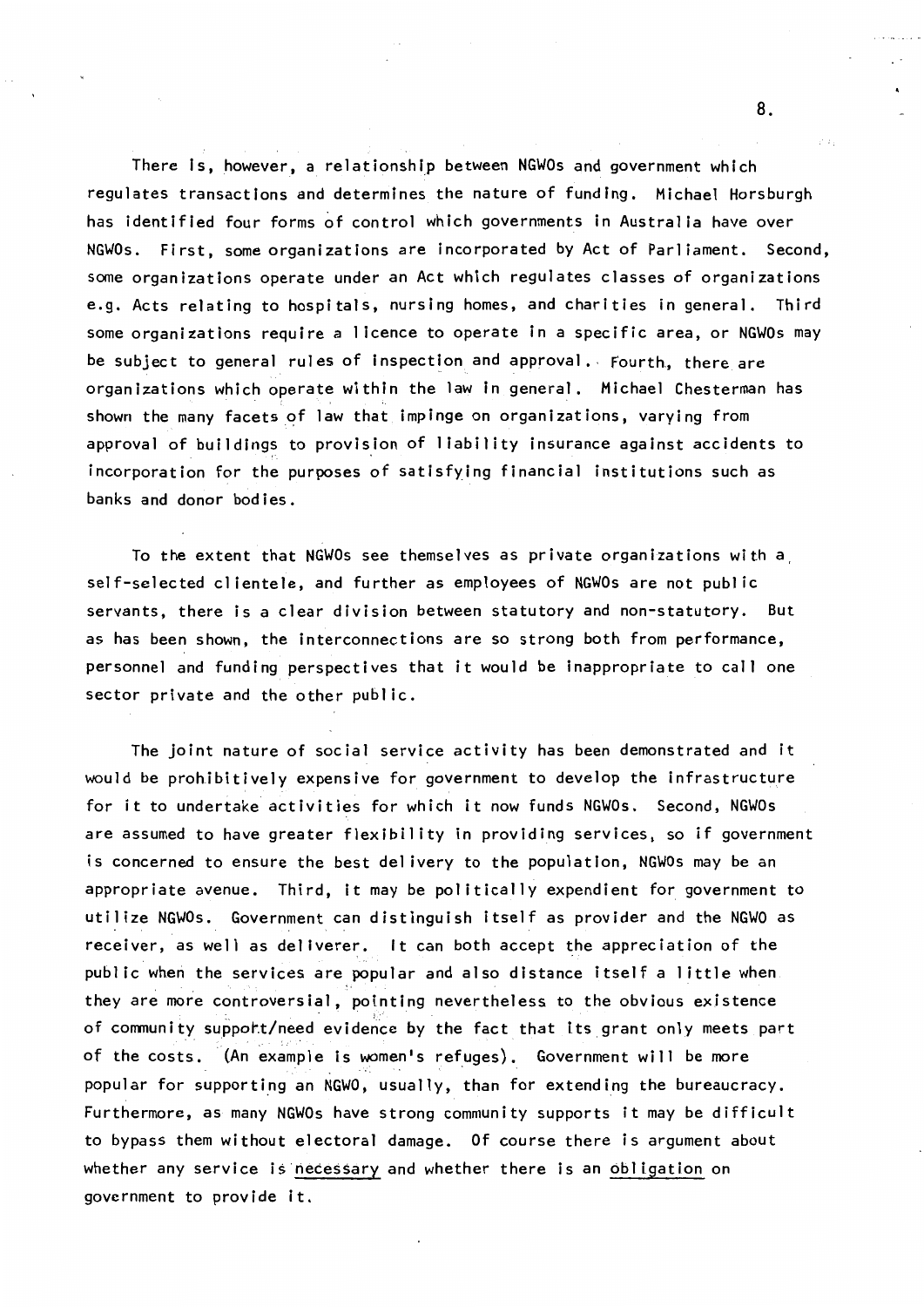It has often been said that social work is an attempt to apply private solutions to public ills. It would be much harder to argue that NGWO activity is of a similar order due to the interconnections already demonstrated. Furthermore the potential for innovation can be found in both government and NGWOs, and the location of innovative action is often fortuitous.

9.

Activities and target groups are often shared by government and NGWOs, and NGWOs frequently share vulnerabilities and characteristics of government such as institutionalisation - a'creeping formalisation' which often results in rigidity, inertia, insularity and resistance to change and ineffectuality such as inefficiency, insularity, low accountability, 'a casual, muddling and bumbling style of operation' and other administrative deficiencies arising from a 'charity market' context of independence and laissez-faire. (Kramer}.

At a conference in Melbourne in 1980 Martin Rein outlined four ways in which government plays an active role in the welfare activities of the nongovernment sector - by mandating, stimulating, regulating, and supporting. Mandating ls the procedure by which government passes legislation which requires that certain activities take place. Regulating involves the establishment of procedures for overseeing the activities of the agency. Stimulating refers to the means by which government provides incentives to agencies to do what government would l Ike them to do. Supporting an agency takes place so that it will provide services at a standard, and to a clientele, deemed appropriate by government.

While government may be trying to forge various types of partnerships with NGWOs there is a debate about the future of the Welfare State, a debate which focuses on the extent to which it can structure interventions into market activities to ensure a beneficial redistribution of material resources and of life chances. Arguments about the present and future operations of the Welfare State revolve around the degree of state intervention and the public/private split.

IV

 $\mathcal{L}$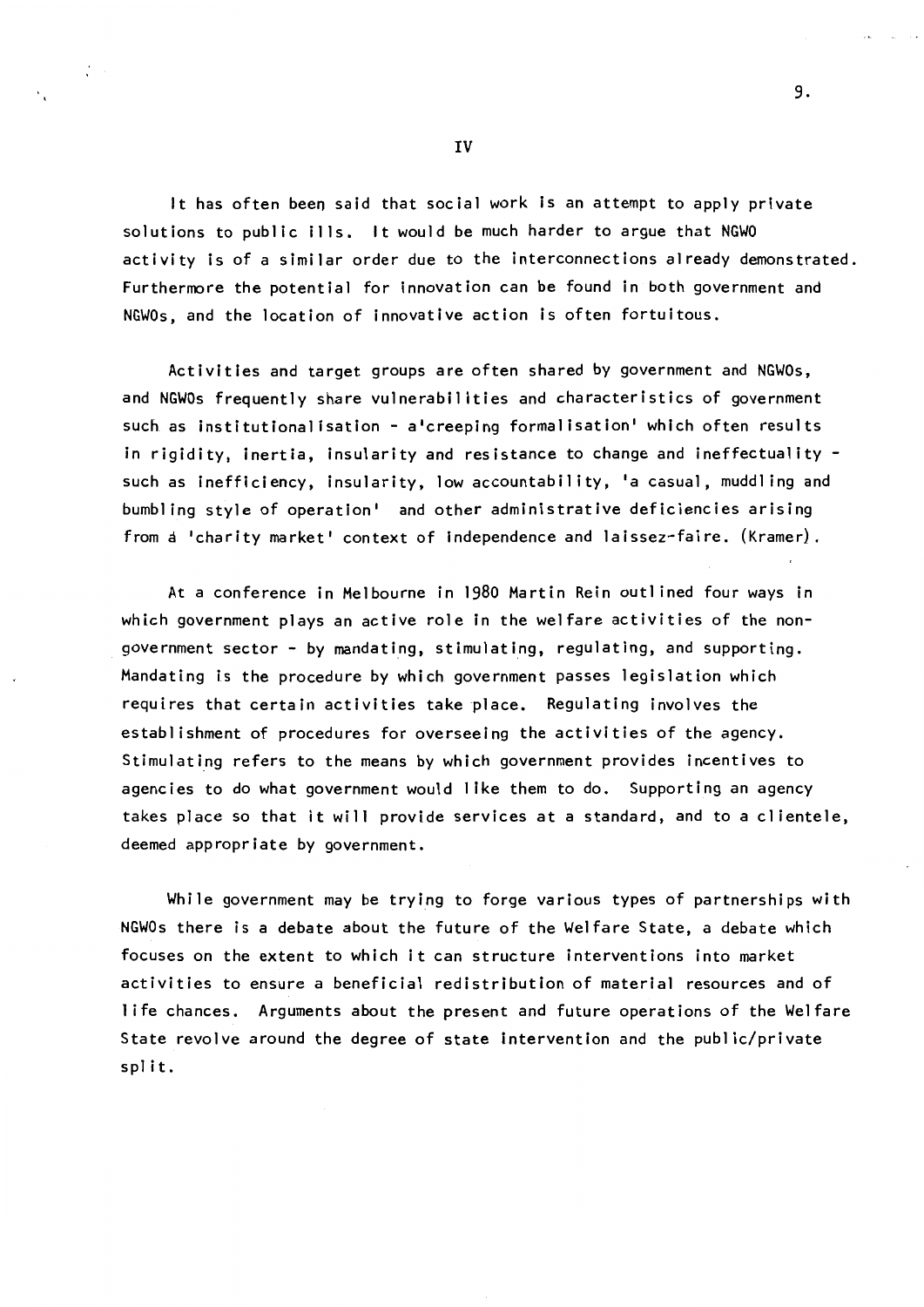This debate, at the present time is taking place against:

- a) a backdrop of widespread but carefully engineered and fuelled criticism of Welfare State expenditure, the legitimacy of the expenditure, and the legitimacy of the recipients of that expenditure;
- b) expressions that privatization is an appropriate social service strategy and that transferring service delivery to private hands either on a user pays or contract basis is the way of the future;
- c) expressions that volunteerism must be enhanced and encouraged, so that "undesirable" superprofessionalization (and its associated costs), and bureaucratization can be reduced and replaced with a more spontaneous altruism; and
- d) development of a new thrust in "family policy" to counteract any suggestion that the state may be replacing the family as the main agent of care. In the new family policy, the caring function is moved from the formal to the i nforma I.

The way in which these arguments find (even temporary) resolution has a profound effect on the activities of NGWOs and their relations with government, not to mention issues in the provision of informal services. Many of the arguments are found in conservative and neo-conservative political expression. Australian conservative politicians have extolled the virtues of voluntary action as a means of reducing public expenditure by shifting the burden of care onto the family. Mr.Patrick Jenkin, the former British Secretary of State for Social Services was quoted in the press on 20.1.81 as saying that his government's commitment to community responsibility for welfare was "not caring on the cheap - it is a way of getting more for your money".

Important distinctions must be made between formal and informal services on the one hand, and public and private services on the other. The distinction between formal and informal is a matter of great ideological and research concern, while the distinction between publtc and private in many service situations is illusory. Public authorities fund non-government welfare organizations to provide certain services which government has neither the inclination nor perhaps the capacity to provide. The issue of why organizations are funded and the extent of that funding is the subject of ongoi.ng research but it must be noted that most NGWOs are not private

IO.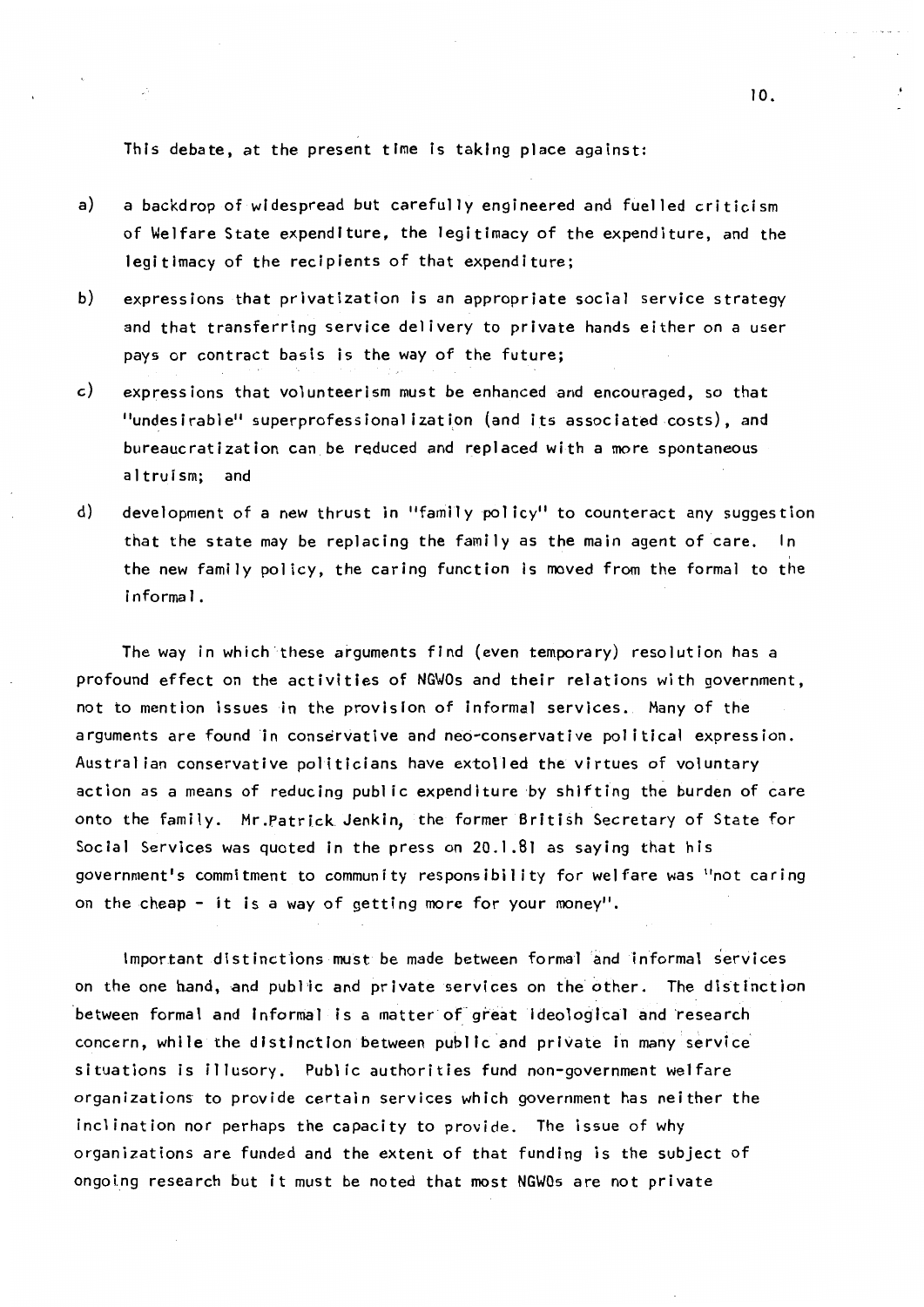enterprises. It is not strictly true to say that NGWOs are neither responsible nor accountable to government. At times, funds are provided with strings attached and at times continue only to the extent that certain conditions are met.

 $\mathcal{L}_{\rm{max}}$ 

**Contract Administration** 

 $\sigma_{\rm c} \approx (1/\Delta\omega_{\rm c})^2/(1-\epsilon^2)^{1/2}$ V

The complex relationship between government and NGWOs has been explored in two published reports (SWRC Reports numbers 17 and 28 ~ see references). One issue is that of autonomy and accountability of NGWOs, and another is what government expects from NGWOs in return for the provision of funds.

As NGWOs receive considerable funds from government it might be natural to assume that agency autonomy would be severely constrained. In his four country study, Kramer found this not to be so for a variety of reasons, and in a study carried out in Western Australia we came to a similar conclusion.

In our W.A. study we found that the traditional agencies were very heavily dependent on government funds. They received roughly equal amounts from the Federal government and from the State government. Funds from the Commonwealth government came under legislation and all of the funding went through very rigorous processes with considerable scrutiny by public service officers. This irritated the agencies. They were particularly resentful of the fact that they had to fit into a bureaucratic pattern, that they had to have their projects examined by "public service clerks", and that they were subject to the most incredible bureaucratic delays in getting their funding through. This applied particularly to funding from the Commonwealth government.

On the other hand the funding from the State government came through very much on an informal basis. The people in the agencies had very good working 1 inks with government ministers and senior public servants. There was no legislation which determined how much money would go to the agencies. The Western Australian government was much more concerned with funding large traditional agencies than it was with small groups. And if one were able to negotiate comfortably with senior ministers or the Premier, then funds were

in single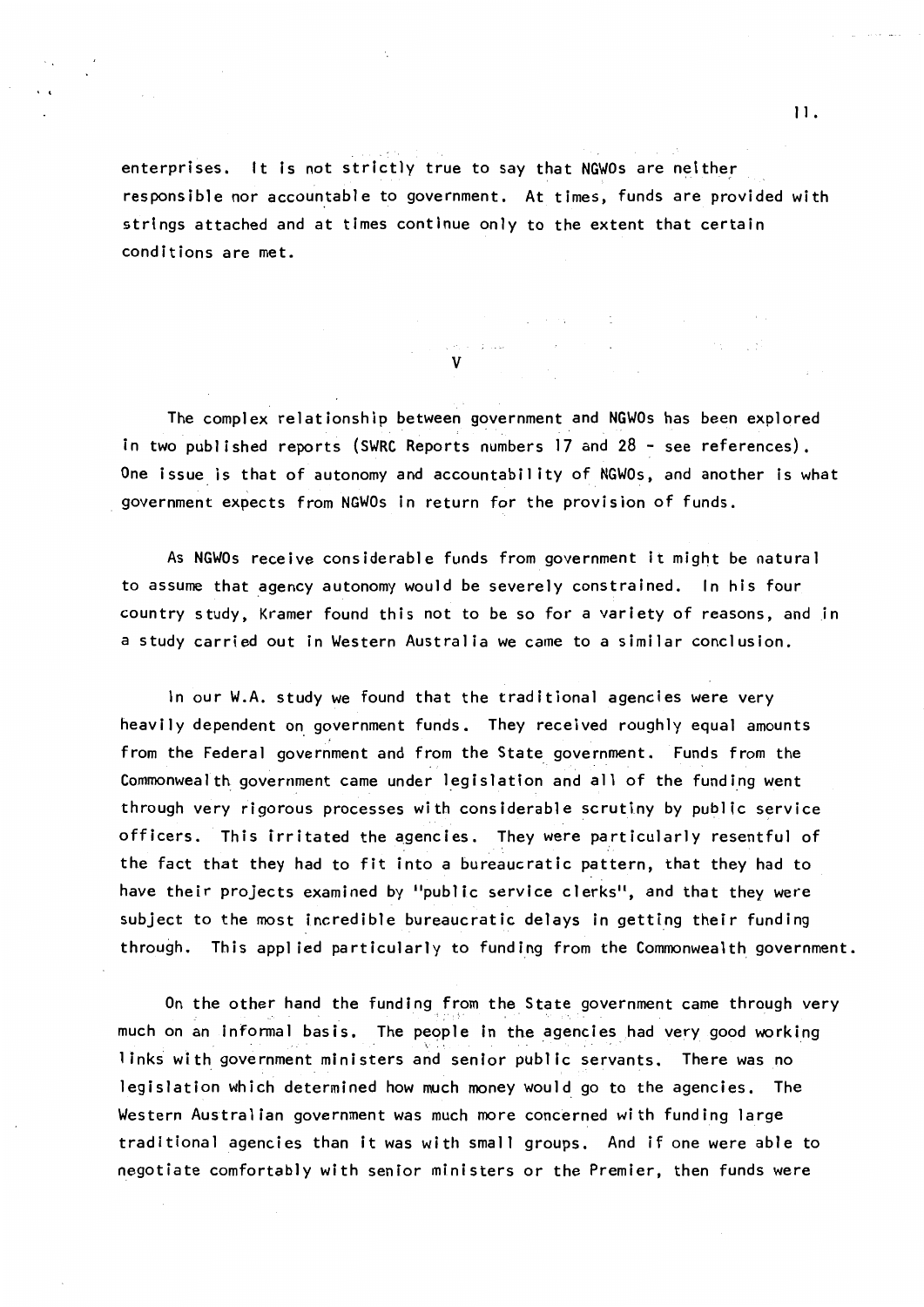forthcoming without any difficulty. Personal relationships were very important in the negotiating process. One of the interesting points that came through in the study was that agencies said that if funds were no longer available from government then they would have to close - they simply couldn't continue without government funding.

 $\left\{ -\right\}$ 

The interesting factor was that there was no program accountability at all. The autonomy of the agencies was not really compromised, and to some extent one could argue that this led to a situation where there was no co-ordinated planning in terms of the needs of the client populations. The organizations were financially accountable to the extent that they were to demonstrate that there was no financial impropriety in respect of their funds but there was no program accountability. This is related to three factors: first, clearly specified program goals do not exist - second, there is no competent overview of service needs, and should such an overview be developed there is no centralised power to ensure that there be co-ordinated and comprehensive service development - third, evaluative procedures and processes do · not ex i st.

In a follow up study on funding models we are now examining the various ways by which funds are moved from government to NGWOs. One distinction has been to identify those funds which are allocated to agencies in general, compared with funds which support services within agencies. When funds are provided to agencies in general it is less likely that program goals or service objectives have been specified, nor evaluation procedures developed. It is more likely that the agencies are funded on the basis of reputation. Of the \$34.5 million which the W.A. State Government provides to NGWOs, approximately 95 per cent is agency support and approximately 5 per cent is service support. Autonomy of course is not compromised, but by the same token, accountability is slight.

In his studies, Ralph Kramer found that in many cases the agencies had developed so that they had a virtual nonopoly of certain resources required by government and this helped maintain autonomy. This together with the political power of agencies, most by way of influence, and their capacity to bring political pressure to bear when necessary, comprises a second set of reasons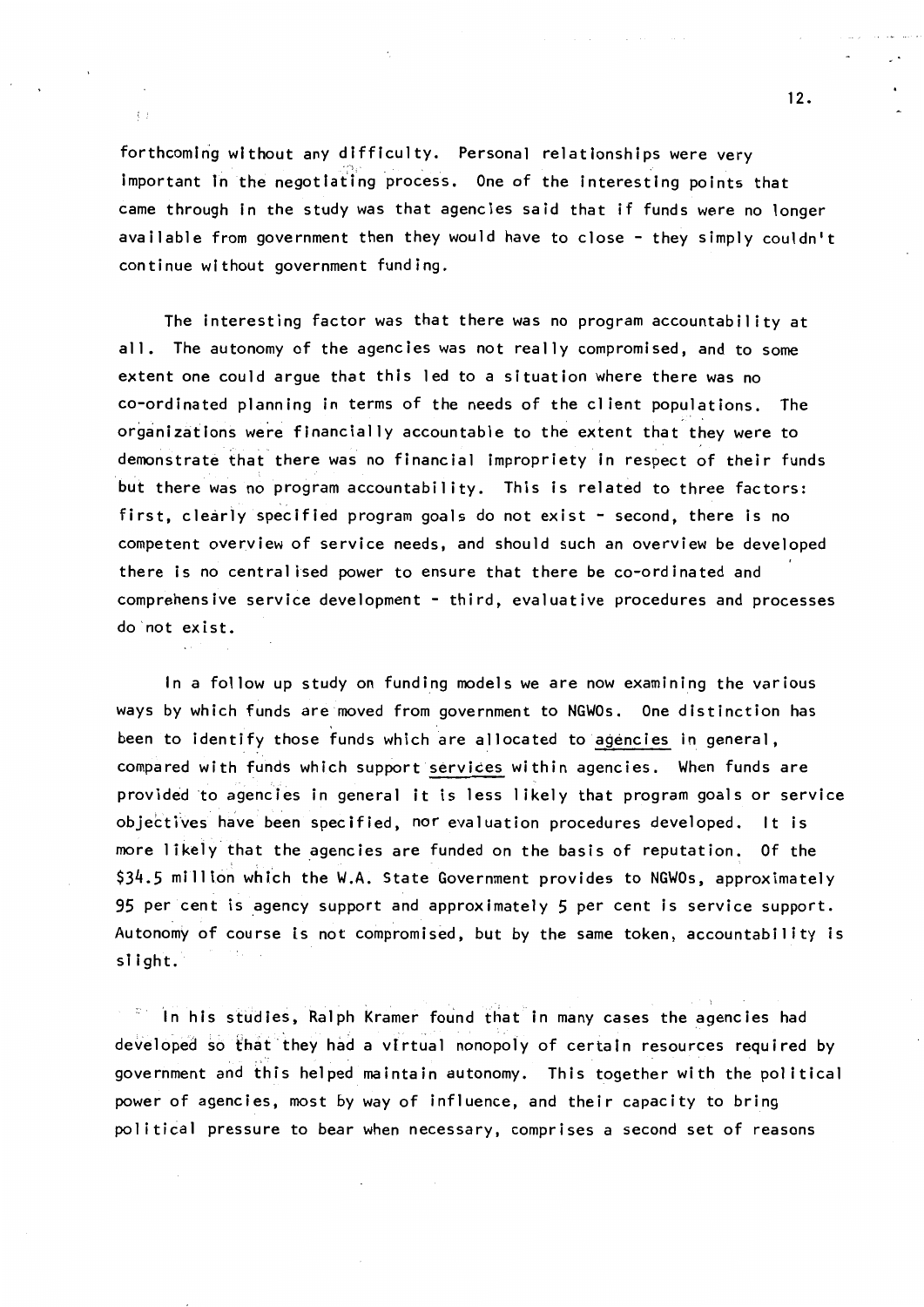that ensure autonomy. Third, he found that while many agencies received a large proportion of funds from government, they were rarely totally funded, and as such could legitimately argue that multiple and diverse sources of funding would preclude surrendering control of their programmes to a single sponsor. Fourth, government generally demanded a very low level of accountability, and nobody seemed to want to upset the balance, Kramer quotes one government official as saying "if we knew more, we'd have to pay more".

The Australian experience seems to be that funding is often on a "you hatch it, we'll match it" basis. One large multi-purpose agency with multiple (government) sources of funding reported that once a grant is given there is a requirement that accounting and auditing procedures be adhered to and statistical information be provided, but that none of the funding bodies required day-to-day overseeing of what the agency is doing. Initiative nearly always comes from the NGWO seeking funds. and rarely does government do anything other than respond by way of providing funds. The funding, however, comes in a manner which is unpredictable and unsystematic. Commonwealth funding comes via a strict legislative quidelines while State funding almost invariably comes on an ad hoc basis with limited accountability procedures being required.

Differences between Federal and State approaches to NGWOs are obvious not only in their accountability procedures and functional areas covered, but in the expectation of NGWOs, held by officers in the various government bureaucracies. The responses summarized here are those given by a sample of Commonwealth Department of Social Security officers, and (primarily N.S.W.) State Government officers.

# STATE COMMONWEALTH

### NGWOs are seen as:-

Extensions of state policy; supplementary rather than substitutive; vehicles for innovation and experimentation as well as providers of basic services. State implements its po 1 icy through NGWOs.

Community organizations which provide services with government's assistance; government assists but it follows demand rather than pursues policy of its own.

# Government Commitment

Conmltment not certain from year to year.

Once accepted, commitment becomes reasonably secure, especially when initial funds were for capital funding - it becomes conmitment "by default".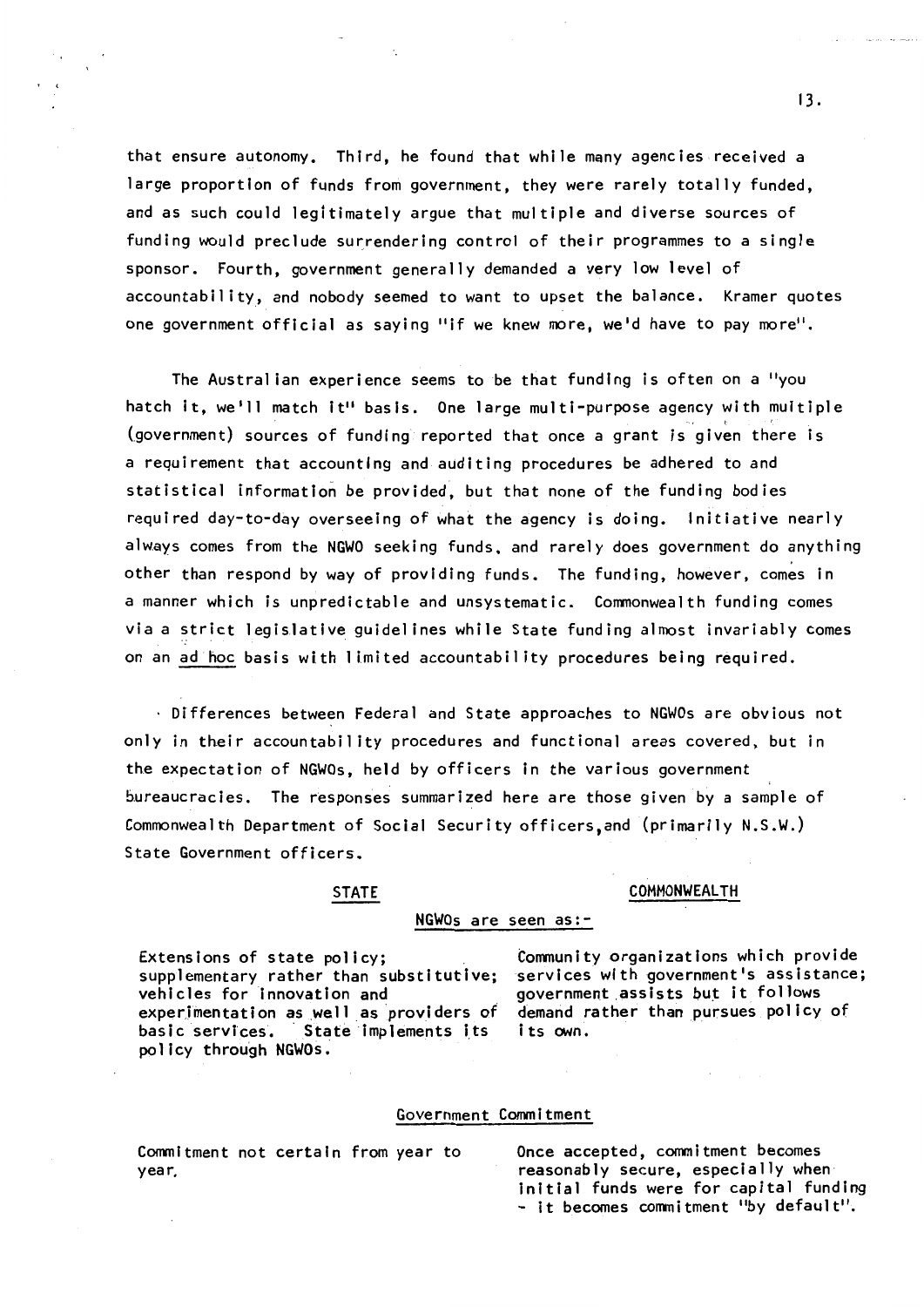# STATE COMMONWEALTH

## Purposes of Funding

Program oriented to complement government services; use of consultants aims to ensure the implementation of government policy. Oriented towards organizations and  $c$ apital expenditures  $-$  for activities In which the government does not, and does not intend to, engage.

# Reasons for Funding

Co'st factor: claimed to be cheaper; enables voluntary effort to be used.

Political advantage and/or patronage is seen as an important factor in the allocation of funds.

Historical reasons: tradition of government support for NGWOs.

Belief that NGWOs can do better work with less stigma attached to the recipients of services.

Cost factor - but also as a means of

encouraging community Initiatives in Belief that the submission model identifies the priorities of need.

Political factors acknowledged but are not seen to be as important as in the states.

Historical reasons: support for welfare effort.of voluntary (mainly religious) bodies.

Belief that NGWOs are more experienced in providing services, and more appropriate than government, as providers.

### Expectations

Delivery of service for which an organization is funded; simple accouhtability via annual ot six monthly reports; service can be innovative at times; service to be delivered with expertise; funded NGWOs should not cr1ticize Minister. Accountability within certain rigid requirements; cost effectiveness; quality of service; service evaluation is sought.

# Initiative/Response

Initiatives mainly from **NGWOs** but some joint Initiatives, e.g. through the provision of consultants. Division of tasks: government provides funds, information; NGWOs provide service delivery.

Initiative seen almost entirely as the prerogative of NGWOs; government does not assume responsibility for the service it funds; government responds - it does not initiate.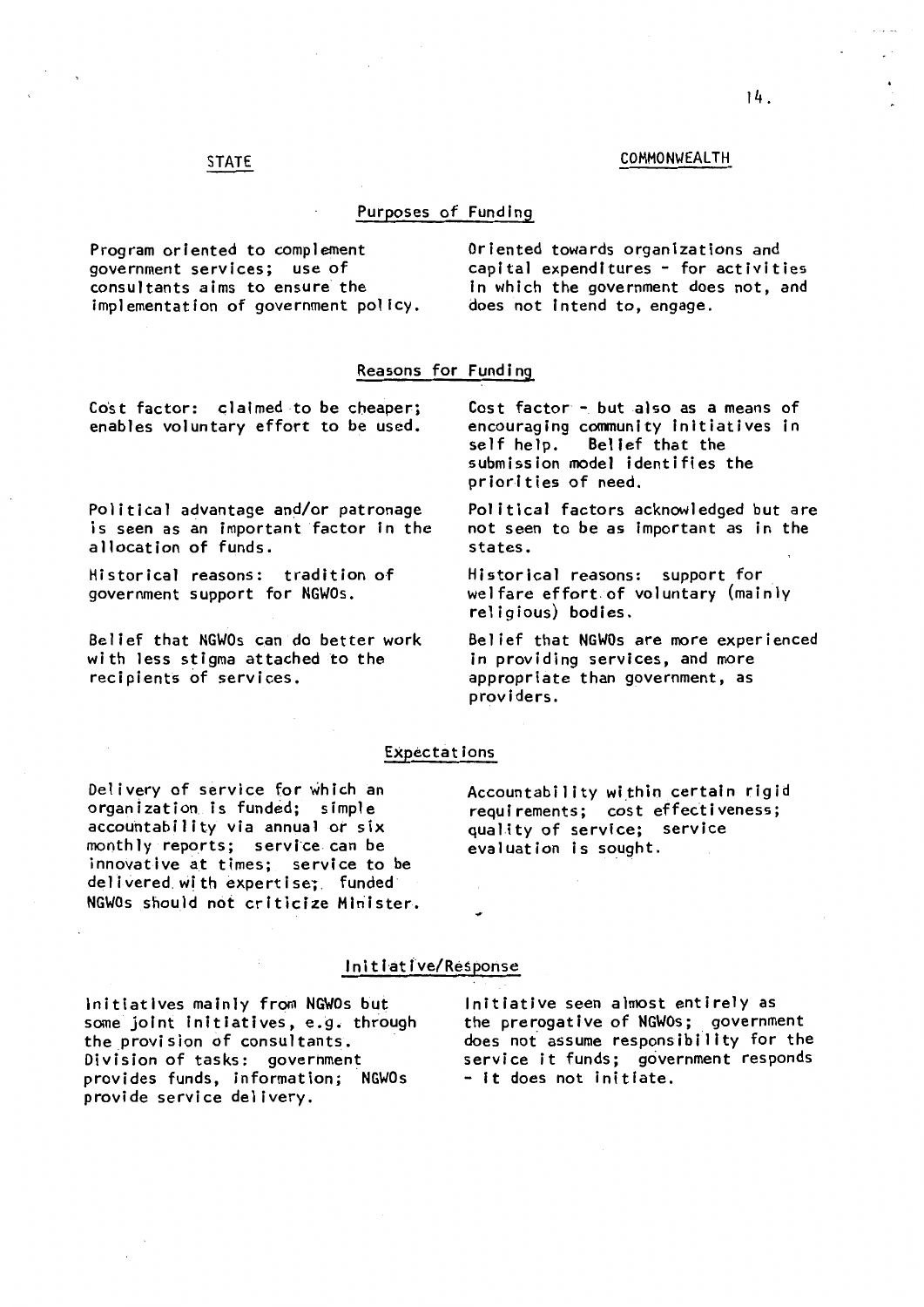# STATE COMMONWEALTH

## Criteria for Obtaining Funds

Maintain relevant programs; provide progress reports; continue to show needs are being met; abstain from criticizing the government.

Implicit assurance of continuity of support once capital funds are provided; rigid financial accountability but no program accountability.

# Value for Money

Uncertain - at best, a qualified belief that funding is justified<br>by performance; marshalling voluntary effort increases the value of funds.

More doubts about receiving value for money, but efforts being made to Improve evaluation methods.

# Advantages

Freedom of NGWOs to develop services; easy budgeting for government; cheaper: government policy can be implemented through NGWOs.

Cheaper for government, but doubts about value for money.

## ·Disadvantages

Insufficient control over programs; too much church influence; system of negotiation taking too much time; funding too selective; difficulties in establishing right prionities; some discontinuity of services.

Lack of co-ordination of service; NGWOs have difficulties· in recognizing areas of need; difficulty of evaluation.

## Future Prospects

Stricter procedures;. **less** money; more stringent criteria for funding; greater .ratlonal ity in the al location of funds.

Gradual improvement in the relationship between government and NGWOs: more community participation in decision making.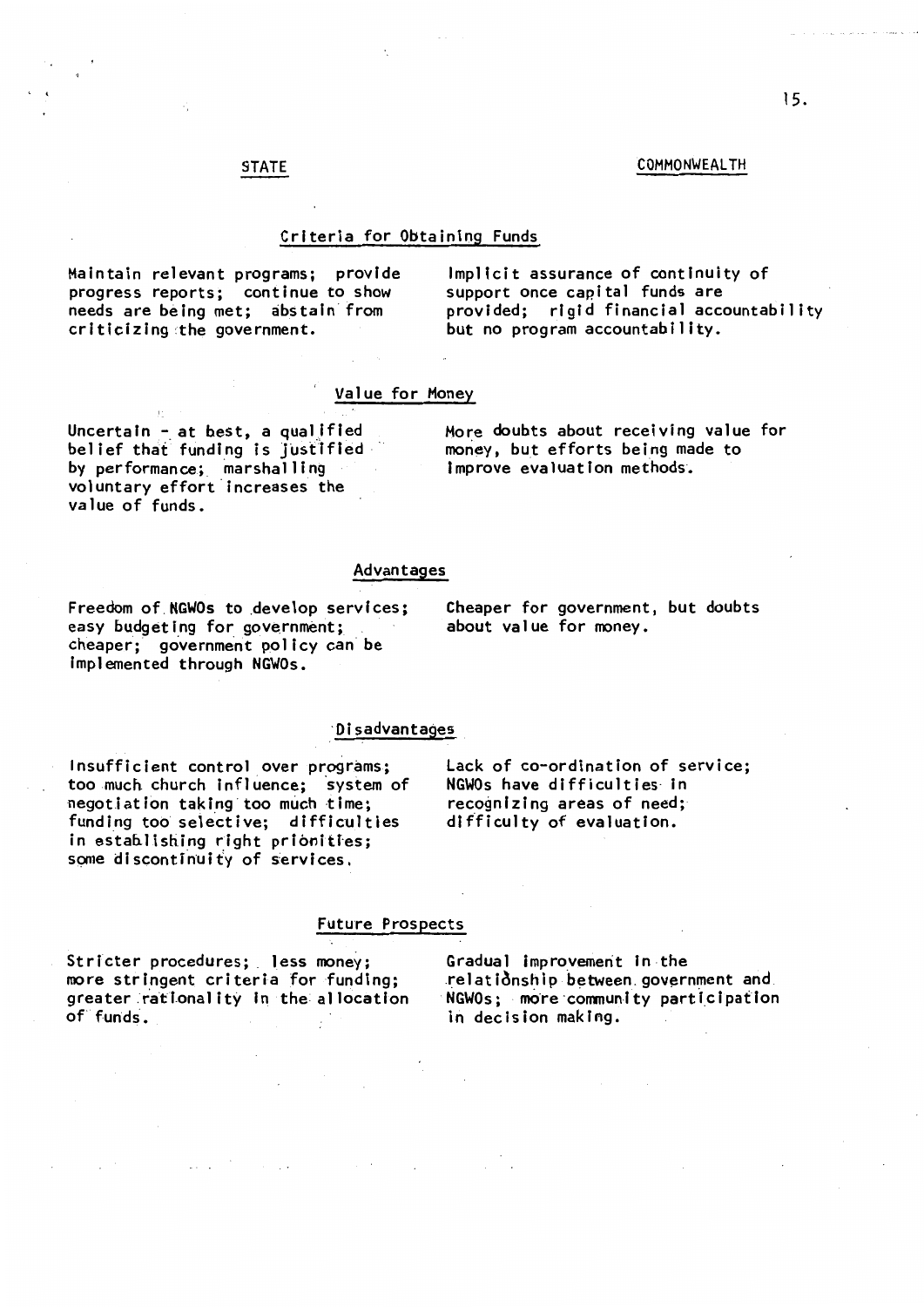Our welfare futures are inextricably connected with the way in which issues of public provision are traded off and reconciled. NGWOs cannot alone cope with the full range of welfare needs of the Australian people, and from past commitments and practices, government does not provide all that is needed. The situation however, is one in which substantial public resources (mostly through capital funding} are transferred to private hands. Accountability is slight and a dependency pattern is created whereby continuing funds are needed by the agencies for survival, and government is locked into providing funds to the largest agencies. Past funding creates a situation in which public and private are intertwined and which is difficult to dislodge.

NGWOs are important to government as a key vehicle for implementation of public policy; as an information network; as a means of mediation of social issues into "proper channels"; and as a cheaper and more flexible avenue than alternatives - government itself or the market. However, there are disharmonies and inconsistencies in the relationship, and these do not always divide along expected public/private I ines.

Funding by government may take place because government has a vision of society; or because government has no vision but is happy to respond to suggestions; or because government believes services provided by NGWOs are cheaper. Funding is provided either for the support of a service or a general activity. It sometimes comes about as a method of policy and priority setting, and sometimes as a result of expediency.

At one stage it was thought that government funding would reduce autonomy of agencies, but overseas studies suggest that agencies are reasonably autonomous because (a) their dealing with government are like a simple business transaction, (b) they may have a monopoly of relevant resources and skills, (c) they are able to bring political pressure to bear,  $(d)$  government does not require a high level of accountability.

NGWOs divide into those which arepart of our society's dominant power structure and those which are essentially powerless. The former have been engaged in their activities for a long time and because of their socio-political

VI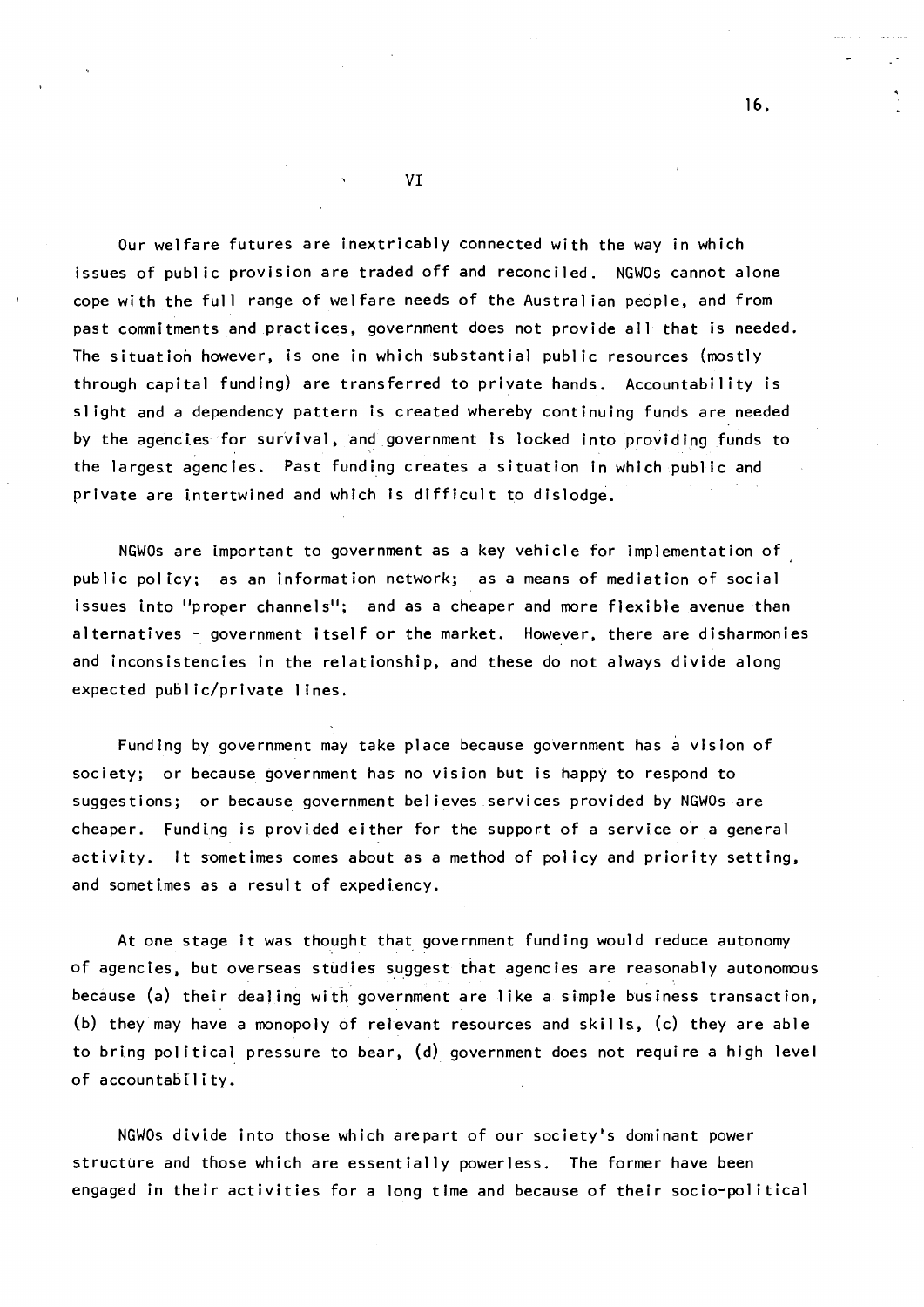position have strong expectations of continuing funding and experience few constraints. A different pattern obtains for those community oriented NGWOs particularly those which work from an oppositional stance and concern themselves with self-help, consumerism, information and advocacy. It would be of value to examine further the nature of funding patterns relating to this distinction. It is important to identify whether government officers see their commitment to the powerful or the powerless, to government, to particular agencies, or to particular client or consumer groups.

One can identify the bonds which link governments and NGWOs, but the strength of the threads and the way in which they are woven or plaited requires further study. Because of the different tensile capacities relating to size, resources, scope, accountability, efficiency, responsibility, quality and dependency, the actors perform on an unstable tightrope.

As Kramer has pointed out, the reality is of two co-existing organizational systems, occasionally co-operating, and infrequently competing or being in conflict. The work so far undertaken in this project shows that the stakes are big but that the two systems roll along with poorly articulated and often conflicting expectations. A great deal of data collection and analysis has been done so far, but we have barely scratched the surface.